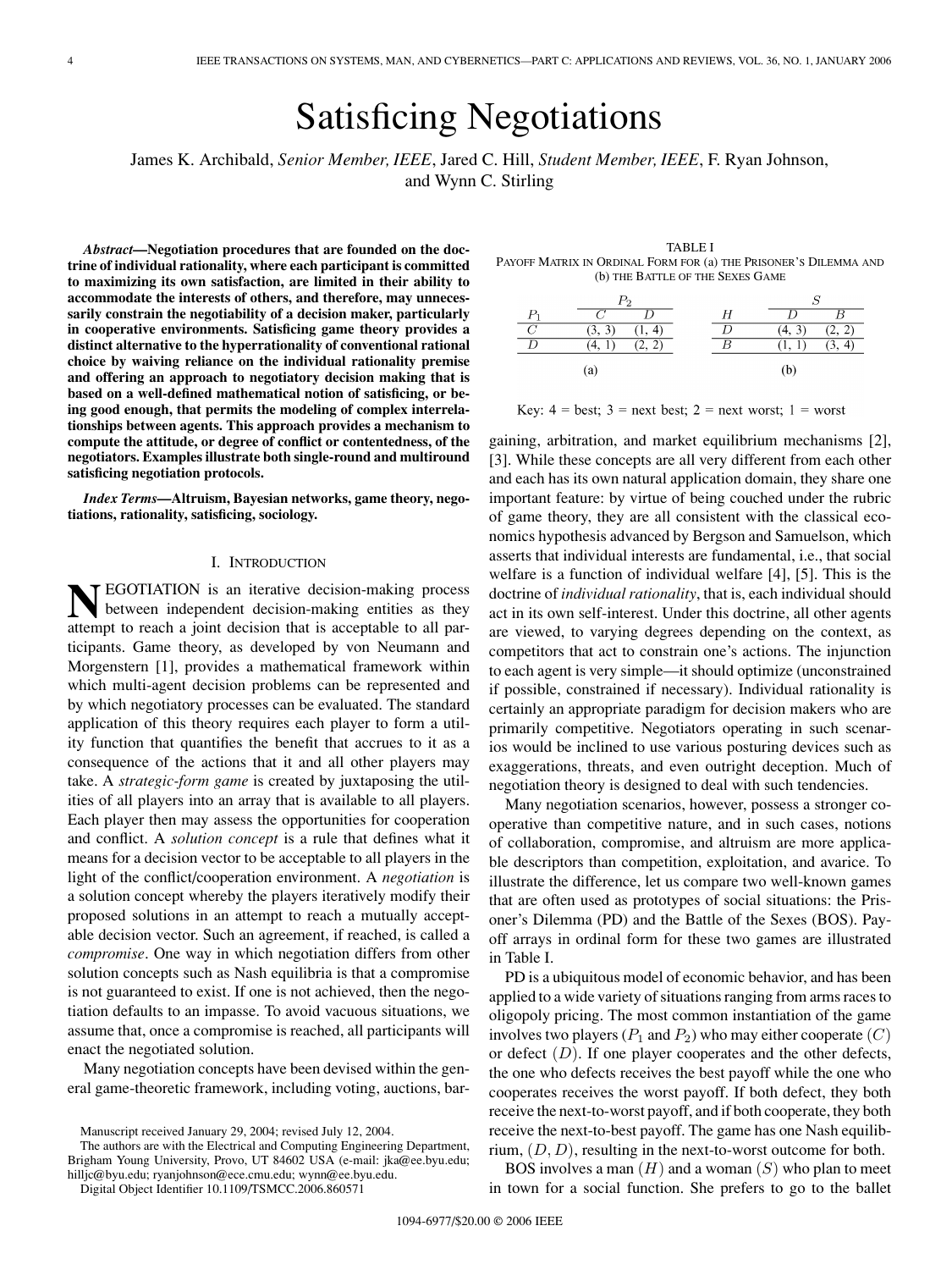$(B)$ , while he prefers the dog races  $(D)$ . Each also prefers to be with the other, however, regardless of venue. This game is a prototype for economic scenarios where decision makers (e.g., firms) are trying to choose between competing standards. Although each firm has its own preferences, both firms would sell more products if they were to adopt a common standard. Resorting to such tactics as threats, bluffs, and deception is likely only to exacerbate the problem. To avoid an impasse, it will be necessary for some form of compromise to occur, and the question is, what could be the basis for cooperation? Classical game theory offers two Nash equilibria, namely,  $(D, D)$  and  $(B, B)$ , but does not provide a unique resolution, hence is completely ineffective in resolving the impasse.

PD is a game of mixed motive and serves as an appropriate model of behavior when the opportunity for exploitation exists. Cooperation, though possible, incurs great risk, while defection, even though it offers diminished rewards, protects the participant from catastrophe. By contrast, BOS is largely a game of coordination, in which the interests of the agents largely coincide. With this game, there is little (though not zero) opportunity for exploitation; either both players win (although not to the same degree) or both lose. While individual rationality may be an appropriate paradigm with which to analyze PD, that paradigm loses much of its instrumentality as an effective way to analyze BOS. Both games have a significant opportunity for cooperation, but failure to do so, while detrimental to PD, can be catastrophic for BOS. These games also differ in their amenability to negotiation. Negotiation with PD is conceptually trivial, since both players receive a greater reward by cooperating than by defecting. Negotiation with BOS, however, is not so straightforward, since the rewards for cooperating are unequal. It seems that more must be taken into account when negotiating than the payoff array.

One concept that must be taken into account is altruism. An altruistic agent takes into consideration the preferences of others when defining its preferences (benevolently or malevolently altruism is deontologically neutral—Taylor [6] calls this positive and negative altruism). An agent is *categorically altruistic* if it relinquishes its demand to optimize its own benefit, without regard for others, in all circumstances. A classical way to do this is to form one's utility as a linear combination of the utilities of all players [6]. The player then proceeds to invoke the usual solution concept, such as Nash equilibrium. The key feature of this approach is that the player's preferences are unconditional. It has irrevocably re-defined its preferences in a way that obviates its narrow self-interest. For example, consider the BOS game. If both  $H$  and  $S$  were categorically altruistic, they would each prefer to go to the venue that is more appealing to the other. Unfortunately, the results would be the worst possible outcome for both.

An alternative to the categorical approach is *situational altruism*, where the player conditionally relinquishes its narrow self-interest if, but only if, the other wishes to take advantage of the offered largesse. Otherwise, the agent would be governed by its egoistic preferences and would avoid needless sacrifice. In the BOS game, suppose that  $H$  is not a stereotypical machoistic male who has little consideration for the feelings of his partner. Although he prefers dog races to ballet, let us cast

him as a somewhat sensitive fellow who wants his friend to enjoy herself. He feels this way strongly enough to be willing to moderate his preference for the dog races if, but only if, S really hates that environment. He may express this attitude by defining two utility functions, one under the assumption that  $S$ detests dog races, and the other under the assumption that she tolerates them. Such preferences are conditional for  $H$ , in that he does not commit to either preference independently of S's attitude. These utilities can be defined without  $H$  even knowing S's attitude about dog races. Notice, also, that it is possible for  $H$  to make these conditional evaluations without knowledge of S's attitude about ballet.

Conditional preferences are difficult to express via the utilities that are conventionally used in game theory. The reason for this difficulty is that, with von Neumann–Morgenstern game theory, each agent defines its preferences as a function of the possible *actions* of itself and other players, and orders these preferences by considering only the effect that the outcomes have on its own level of satisfaction. It is not until the payoffs are juxtaposed in the payoff array that opportunities for conflict or cooperation are revealed. If, on the other hand, preferences were formed as functions of other players' *preferences* as well as one's narrow self-interest, then the players would possess the capability of forming their preferences selfishly, benevolently, malevolently, or indifferently with respect to the preferences of others.

Optimization (constrained or unconstrained) is a seemingly incontrovertible solution concept, especially in a single-agent context. In a multi-agent context, however, optimization is not always a well-defined concept. On the one hand, the players can adopt a "bottom-up" approach, where each optimizes its own behavior. However, such behavior may not generate optimal group performance. As Arrow's impossibility theorem establishes, it is generally not possible simultaneously to optimize both individual and group performance [7]. Alternatively, the group could adopt a "top-down" approach, whereby, acting as a single entity, each player's actions are specified so as to optimize group behavior. So doing, however, may require unacceptable degradations of individual performance and will not generally result in an enforceable solution concept. Essentially, optimization is an individual activity. As observed by Luce and Raiffa, "the notion of group rationality is neither a postulate of the model nor does it appear to follow as a logical consequence of individual rationality" ([8], p. 193).

This paper presents a theory of negotiation that is *not* based on the doctrine of individual rationality. Rather, it is based on a mathematically precise notion of being "good enough" that is fundamentally different from, and not an approximation to, being "best." Key attributes of this approach include the following:

- it naturally accommodates sophisticated social behaviors such as cooperation, compromise, and negotiation;
- it does not depend on optimization as the criterion for defining quality; alternative criteria for quality are introduced;
- it leads to well-defined solutions procedures and is amenable to a precise mathematical characterization.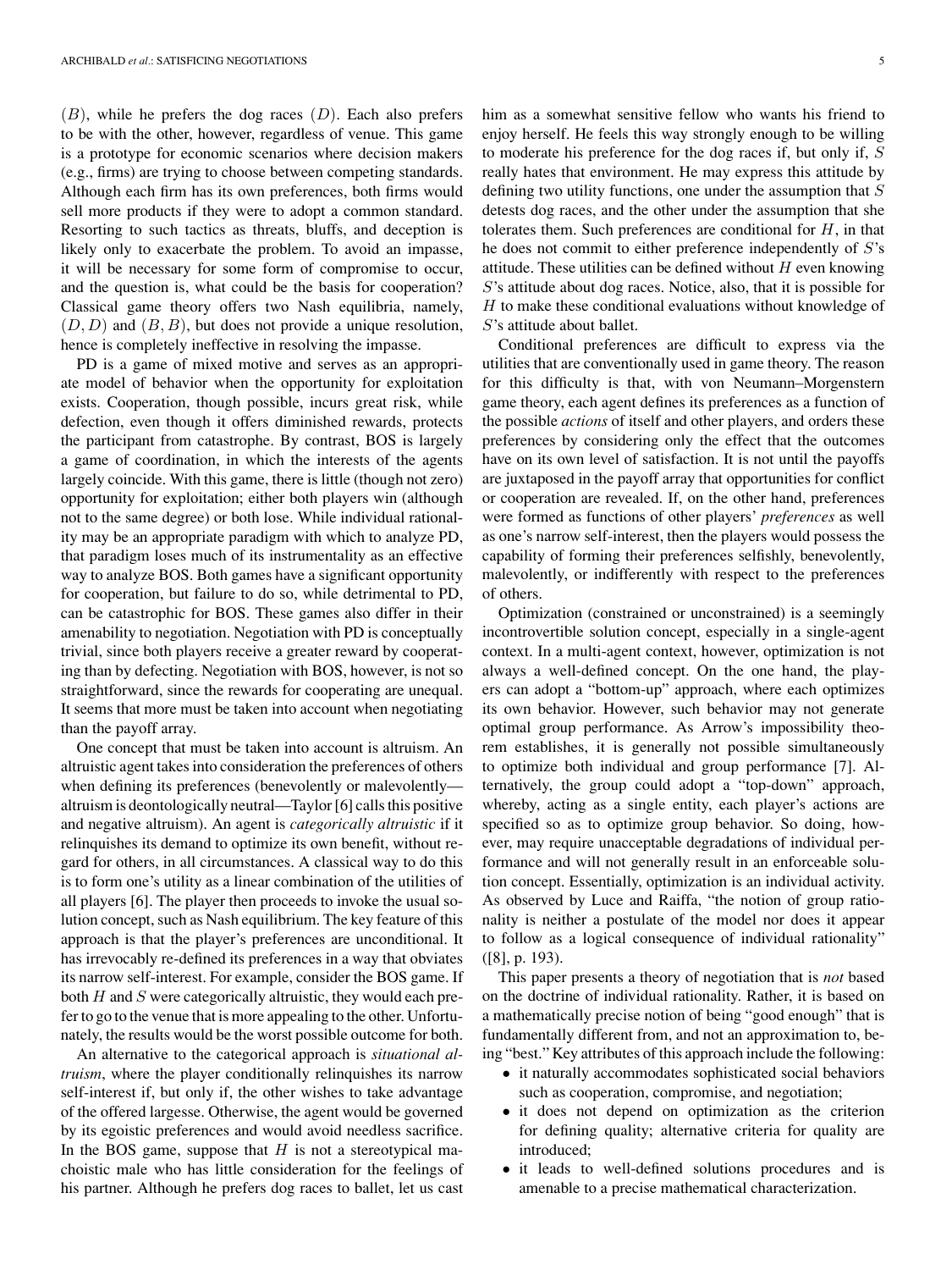### II. SATISFICING GAMES

The term "satisficing" was first appropriated by Simon [9], [10] as a species of "bounded rationality." Under his usage, a decision maker searches for the optimal solution but terminates the search when an option is deemed to be good enough. The concept of being "good enough," in this context, is that the performance attributed to the option met or exceeded the decision maker's heuristic "aspiration level." This usage takes into consideration exigencies of practical decision making such as the informational and computational constraints that exist in real-world situations. It is similar in philosophy to individual rationality since, if a decision maker could optimize, it surely should do so. Only the real-world constraints on its capabilities prevent it from achieving the optimum, but the *ideal* of optimality remains intact.

For single-agent low-dimensional problems, it may be straightforward to specify the aspiration levels. But, with multiple-agent systems, it may be difficult to define a notion of group aspirations, and perhaps even more difficult to reconcile group aspirations with individual aspirations. Even if this were possible, interdependence between decision makers can be complex and aspiration levels can be conditional (what is good enough for me may depend upon what is good enough for you). It seems that Simon's notion of satisficing cannot be easily extended in a systematic way to the multi-agent case.

This paper also employs satisficing to mean good enough, but not in the sense of bounded rationality. There are two significant differences between satisficing  $\dot{a}$  *la* Simon and satisficing as used here.

- 1) Simon's usage is an approximation to being best (constrained from achieving that ideal by practical limitations). By contrast, *satisficing as used here treats being good enough as the ideal* (rather than an approximation). Thus, satisficing, as employed in this paper, is *not* a species of bounded rationality, in the sense of being an approximation to being optimal.
- 2) Simon's standard for being good enough is *extrinsic*, that is, as with optimization, options are evaluated with respect to attributes that are not part of the option. In the case of optimization, evaluations are made relative to other options. In the case of aspiration levels, evaluations are made relative to an externally supplied aspiration level. By contrast, satisficing as defined here involves *intrinsic* evaluations, that is, intra-option evaluations of multiple attributes of each option without reference to sources of information outside the option.

One way to form intrinsic comparisons is to form dichotomies, that is, to define two distinct sets of attributes for each option and either to reject or fail to reject the option on the basis of comparing these attributes. Such dichotomous comparisons are intrinsic since they do not reference anything not directly relating to the option. Dichotomies are the fundamental building blocks of everyday personal choices. Attached to virtually every nontrivial option are attributes that are desirable and attributes that are not desirable. People are naturally wont to evaluate the upside versus the downside, the pros versus the cons, the pluses versus the minuses, the benefits versus the costs. One simply evaluates tradeoffs option by option—putting the gains and the losses on the balance to see which way it tips. The result of evaluating dichotomies in this way is that the benefits must be at least as great as the costs. In this sense, such evaluations provide a distinct notion of being good enough.

By separating the positive (benefit) and negative (cost) attributes of an option, we explicitly raise the issue of commensurability. However, this issue is also implicitly present with conventional utilities, since they also typically involve both benefits and costs, and the decision maker must somehow determine the relative significance of these attributes. A typical conventional procedure is to form a linear combination of the positive and negative attributes, with the weighting coefficients being chosen to correspond to significance. The distinction between the traditional approach and our approach is that we do not aggregate the different attributes into a single function, but instead keep them separate. At the end of the day, both approaches require the subjective evaluation of significance by the designer, who must formulate some rational notion of commensurability by appropriating or inventing a system of units. The issue was put succinctly by Hardin: "Comparing one good with another is, we usually say, impossible because goods are incommensurable. Incommensurables cannot be compared. Theoretically, this may be true; but in real life incommensurables *are* commensurable. Only a criterion of judgment and a system of weighing are needed" ( [11], emphasis in original). To make dichotomous comparisons meaningful, we must express the benefit and cost in the same units by insisting that they be normalized (as will be developed subsequently).

We define an option as being *satisficingly rational* if the gains obtained by adopting it are at least as great as the losses so incurred. This notion of rationality is weaker than individual rationality (which involves extrinsic comparisons); it provides an explicit definition of what it means to be "good enough." Whereas individual rationality may be characterized as an attitude of "nothing but the best will do," satisficing rationality may be characterized as an attitude of "getting what you pay for." Individual rationality is rigid and demanding; satisficing rationality is ameliorative and flexible. There can be only one individually rational option (or an equivalence class of them) for a given optimality criterion, but there can be several satisficingly rational options for a given satisficing criterion. It is easy to show, however, that, if computed by the same performance criteria, an optimal decision will also be satisficing. Both notions fit Nozick's definition of *instrumental rationality* as "the effective and efficient pursuit of given goals" [12]. Furthermore, as Arrow observed: "Among the classical economists, such as Smith and Ricardo, rationality had the limited meaning of preferring more to less" [13]. Individual rationality has taken this rather primitive injunction to its extreme instantiation as optimization, but that does not imply the impossibility of other notions of rational behavior. As we will show, satisficing is designed to permit the agents to extend their spheres of interest beyond the self, thereby facilitating negotiation. We introduce the mathematical concepts first for the individual, then extend to the multi-agent case.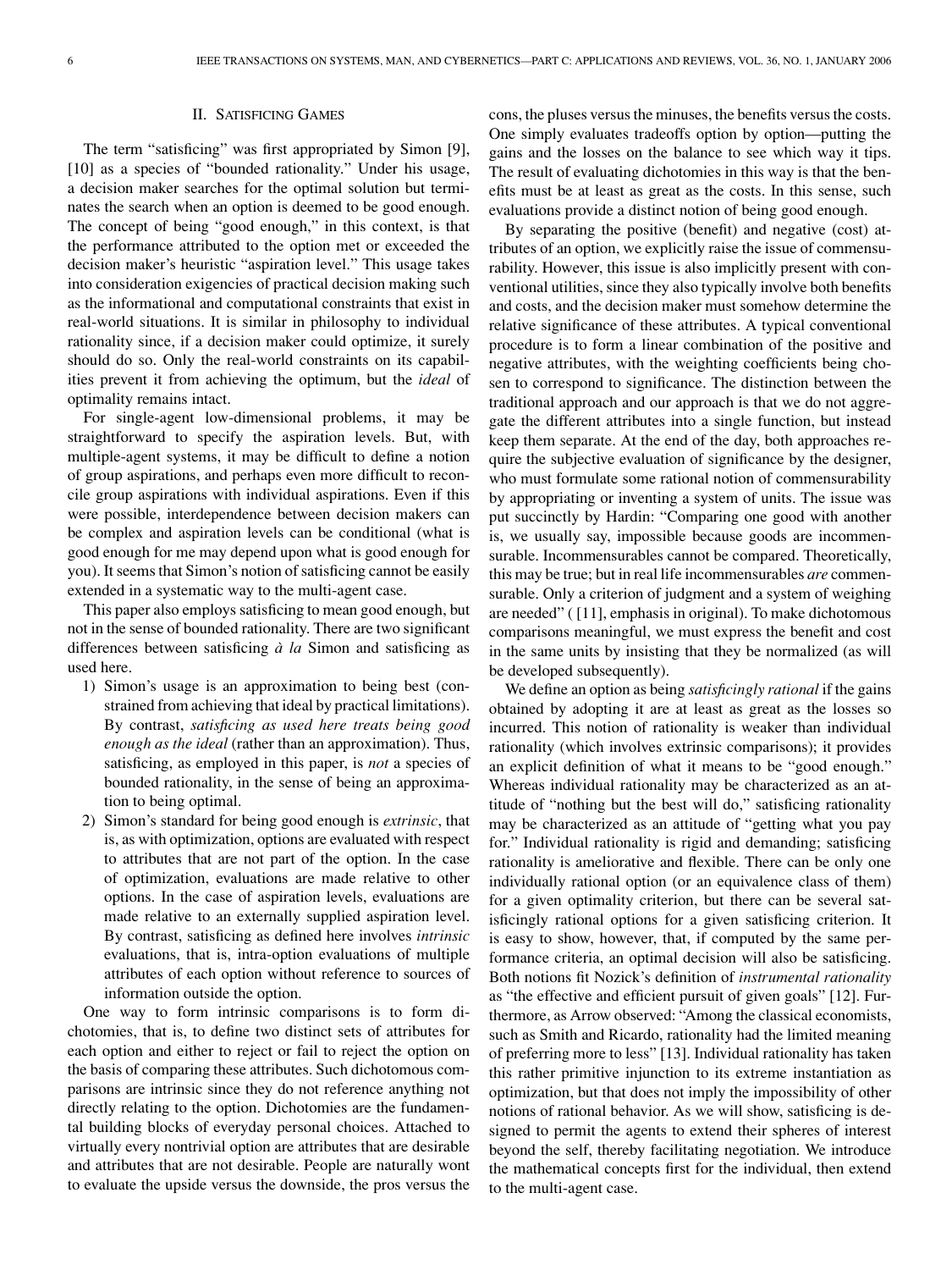## *A. Single-Agent Satisficing*

*Definition 1:* Let U denote a finite set of options. A *mass function* p is a mapping of U onto the unit interval such that

$$
p(u)\geq 0 \ \forall u\in U, \quad \sum_{u\in U} p(u)=1.
$$

A common use of mass functions is to characterize the probability distribution of a discrete random variable. In our application, however, we employ mass functions in a way analogous to probability theory, but with a different interpretation. In the interest of making intrinsic comparisons of attributes of options, we will define two mass functions.

*Definition 2:* A *selectability mass function*  $p<sub>S</sub>$  is a mapping that characterizes the degree of support that is attributed to  $u \in U$  in the interest of accomplishing whatever fundamental goal is relevant to the decision maker.

A *rejectability mass function*  $p<sub>R</sub>$  is a mapping that characterizes the degree to which  $u \in U$  consumes whatever resources are at the disposal of the decision maker as it takes action.

Resources may consist of such things as money, fuel, exposure to hazard, or any other undesirable consequences that are distinct from achieving the fundamental goal of taking action. The tradeoff between achieving success and consuming resources identifies the satisficing options.

*Definition 3:* An option u is said to be *satisficing at negotiation level* q if the degree of support for its implementation is at least as great as  $q$  times the degree to which it consumes resources. The *satisficing set at negotiation level* q is

$$
\Sigma_q = \{ u \in U : \ p_S(u) \ge q p_R(u) \}. \tag{1}
$$

Nominally, we will take  $q = 1$ , but it may be adjusted in the course of negotiation as means of lowering standards in an attempt to reach a compromise in multi-agent applications.

## *B. Multiple-Agent Satisficing*

and

The advantage of using mass functions as utilities is that they can be extended to the multiple-agent case analogous to the way probability mass functions can be extended to the multivariate case to characterize the distribution of multiple random variables.

*Definition 4:* Consider a set of N agents, and let  $U_i$  denote the option set for the ith agent. The set of joint options is the product set  $U = U_1 \times U_2 \times \cdots \times U_N$ , and the elements of U are vectors of the form  $\mathbf{u} = (u_1, u_2, \dots, u_N)$ , where  $u_i \in U_i$ . The *joint selectability mass function*  $p_{S_1S_2,...,S_N}$  is a mapping from **U** to the unit interval such that

$$
p_{S_1...S_N}(u_1,\ldots,u_N)\geq 0 \ \forall (u_1,\ldots,u_N)\in U,
$$

 $\sum$  $u_i \in U_i$  $i=1,\ldots,N$  $p_{S_1\cdots S_N}(u_1,\ldots,u_N)=1.$ 

The *joint rejectability mass function*  $p_{R_1,...,R_N}$  is defined similarly.

Analogous to the way univariate probability mass functions are obtained as marginals of joint probability mass functions, we may extract individual decision maker selectability and rejectability mass functions as marginals; namely

$$
p_{S_i}(u_i) = \sum_{\substack{u_j \in U_j : j \neq i \\ j = 1, ..., N}} p_{S_1 \cdots S_N}(u_1, \ldots, u_N). \quad (2)
$$

The rejectability marginal  $p_{R_i}$  for decision maker i is defined similarly.

*Definition 5:* A *satisficing game* [14]–[24] is the triple  ${\bf \{U,} p_{S_1,...,S_N}, p_{R_1,...,R_N}$ . The *jointly satisficing solution* is the subset of all option vectors such that the joint selectability is at least as great as the negotiation index times the joint rejectability, that is

$$
\Sigma_q = \{(u_1, \ldots, u_N) \in \mathbf{U} : p_{S_1 \ldots S_N} (u_1, \ldots, u_N) \ge q p_{R_1 \cdots R_N} (u_1, \ldots, u_N) \}.
$$
 (3)

The individually satisficing solutions for each agent are obtained from the marginal selectability and rejectability mass functions, yielding the *individually satisficing solutions*

$$
\Sigma_q^i = \{ u_i \in U_i : \ p_{S_i}(u_i) \ge q p_{R_i}(u_i) \}.
$$
 (4)

The *satisficing rectangle* is the product set of the individually satisficing sets, namely

$$
\Re = \Sigma_q^1 \times \cdots \times \Sigma_q^N.
$$
 (5)

The jointly satisficing set  $\Sigma_q$  represents the subset of option vectors that are collectively satisficing for the group, in the sense that the benefits to the group dominate the costs to the group. However, it is important to appreciate that this concept does *not* presuppose that there is a cohesive notion of group preference. If the group is purely competitive, such as would be the case with a zero-sum game, then the group "preference" may be to oppose each other, and the individual preferences as obtained as marginals will be consistent with narrow self-interest. On the other hand, if the group is committed to achieving a coherent collective goal, then a well-defined group preference may obtain, and the individual preference marginals will be consistent with cooperative behavior, even at the expense of individual benefit.

In general, the satisficing rectangle will not be the same as the jointly satisficing set; they may even be disjoint. However, the following theorem relates the two sets.

*Theorem 1: The Negotiation Theorem:* If  $u_i$  is individually satisficing for agent i, that is,  $u_i \in \sum_q^i$ , then it must be the ith element of some jointly satisficing vector  $\mathbf{u} \in \Sigma_q$ .

*Proof:* We will establish the contrapositive, namely, that if  $u_i$  is not the *i*th element of any  $\mathbf{u} \in \mathbf{\Sigma}_q$ , then  $u_i \notin \Sigma_q^i$ . Without loss of generality, let  $i = 1$ . By hypothesis,  $p_{S_1,...,S_N}(u_1, \mathbf{v}) < qp_{R_1,...,R_N}(u_1, \mathbf{v})$  for all  $\mathbf{v} \in U_2 \times \cdots \times U_N$ , so  $p_{S_1}(u_1) = \sum_{\mathbf{v}} p_{S_1 \cdots S_N}(u_1, \mathbf{v})$  $q \sum_{\mathbf{v}} p_{R_1,...,R_N}(u_1, \mathbf{v}) = qp_{R_1}(u_1)$ , hence  $u_1 \notin \Sigma_q^1$ .

Thus, if an option vector is individually satisficing, it is part of a jointly satisficing vector, although it need not be part of all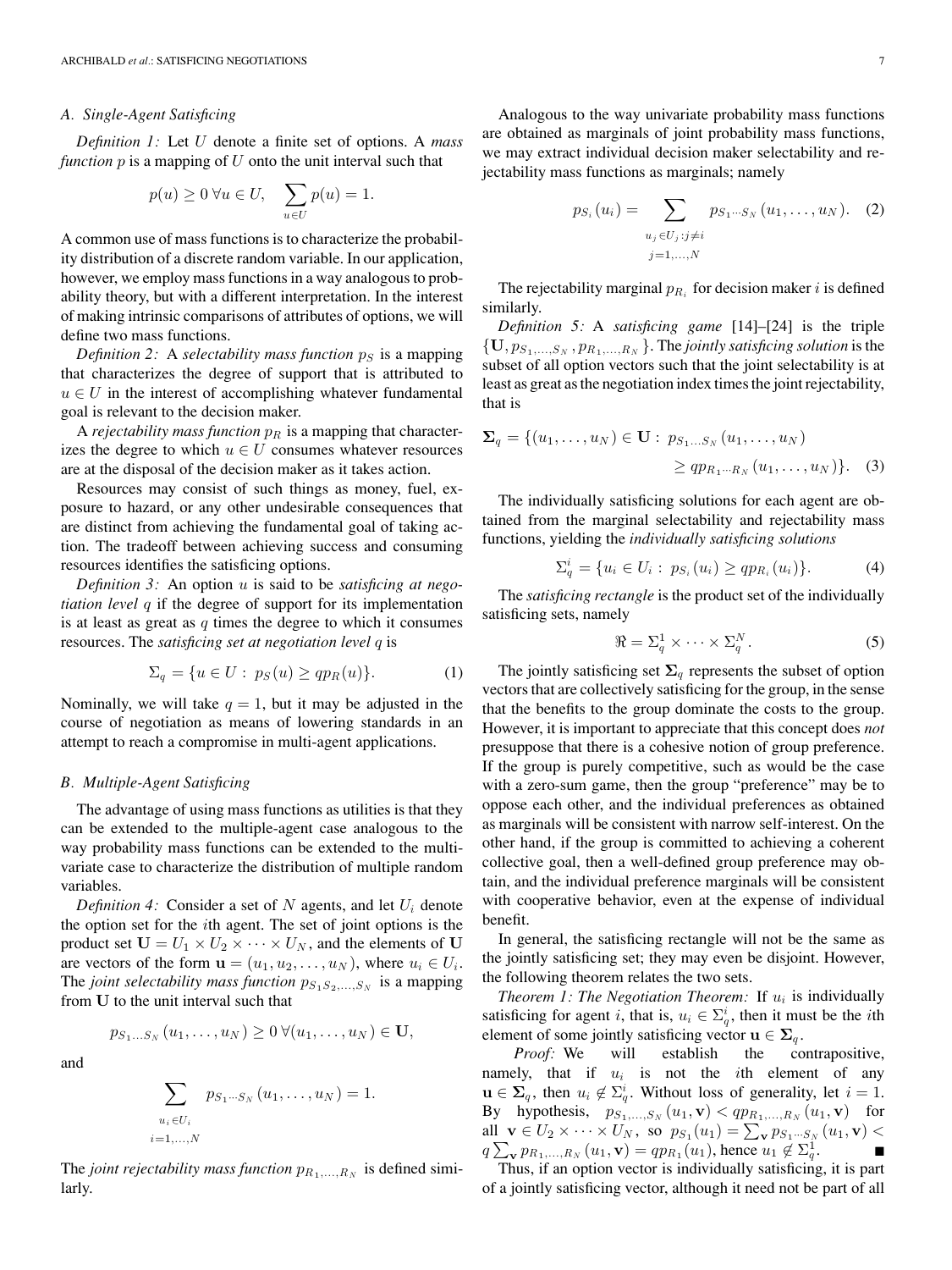jointly satisficing vectors. The converse, however, is not true: if  $u_i$  is the *i*th element of a jointly satisficing vector, it is not necessarily individually satisficing for agent  $i$ . The significance of this theorem for negotiation is that *no one is ever completely frozen out of a deal—every decision maker has, from its own perspective, a seat at the negotiating table*. This is perhaps the weakest condition under which negotiations are possible.

*Definition 6:* The *compromise set at negotiation level* q is the intersection of the jointly satisficing set and the satisficing rectangle:  $C = \Sigma_a \cap \Re$ .

The elements of  $C$  comprise the set of options that are simultaneously good enough for the group and good enough for each individual. If this set is empty, then successive rounds of negotiation may be performed by incrementally lowering the negotiation index q until  $C \neq \emptyset$ .

## *C. Interdependence*

Since the behavior of the group is dependent on the structure of the joint selectability and rejectability mass functions, it is imperative that we understand exactly how these functions are created. To understand this process, it is necessary to define a more fundamental concept, that of *interdependence*. An act by any individual member of a multi-agent system has possible ramifications for the entire system. Some participants may be benefited by the act, some may be damaged, and some may be indifferent. Furthermore, although an individual may perform the act in its own interest or for the benefit of others or the entire system, the act is usually not implemented free of cost. Resources are expended, or risk is taken, or some other penalty or unpleasant consequence is incurred, perhaps by the individual whose act it is, perhaps by other participants, and perhaps by the entire system. Although these undesirable consequences may be defined independently from the benefits, the measures associated with benefits and costs cannot be specified independently of each other, due to the possibility of interaction. A critical aspect of modeling the behavior of such a system, therefore, is the means of representing the interdependence of both positive and negative consequences of all possible joint options that could be undertaken.

*Definition 7:* The *interdependence mass function*  $p_{S_1,...,S_N R_1,...,R_N}$  is a mapping from  $\mathbf{U} \times \mathbf{U}$  to the unit interval such that

and

$$
p_{S_1,...,S_N R_1,...,R_N}(u_1,...,u_N; v_1,...,v_N) \ge 0
$$

$$
\sum_{\substack{u_i \in U_i, v_j \in U_j}} p_{S_1 \cdots S_N R_1 \cdots R_N} (u_1, \ldots, u_N; v_1, \ldots, v_N) = 1.
$$
  
*i,j*=1,...,*N*

The joint selectability and rejectability mass functions may then be obtained from the interdependence function as

$$
p_{S_1\cdots S_N}(u_1,\ldots,u_N) = \sum_{v_i \in U_i} p_{S_1\cdots S_N R_1\cdots R_N}(u_1,\ldots,u_N; v_1,\ldots,v_N)
$$
 (6)  

$$
\sum_{v_i \in U_i} p_{S_1\cdots S_N R_1\cdots R_N}(u_1,\ldots,u_N; v_1,\ldots,v_N)
$$

$$
p_{R_1\cdots R_N}(v_1,\ldots,v_N) = \sum_{\substack{u_i \in U_i \\ u_i \in U_i}} p_{S_1\cdots S_N R_1\cdots R_N}(u_1,\ldots,u_N;v_1,\ldots,v_N). \quad (7)
$$

A useful way to view the interdependence function is that each decision maker possesses two selves, or roles. One self considers only the positive, or selectable, attributes of the options under consideration, and the other self considers only the negative, or rejectable, attributes. The interdependence function then describes the collective attitude of the group when considering both selves of every member of the group with respect to selecting option vector  $(u_1, \ldots, u_N)$  and rejecting option vector  $(v_1, \ldots, v_N)$ . This structure provides a framework within which all conceivable relationships can be expressed. The special case when  $v_i = u_i$  characterizes the conflict that arises between the two selves because of the desire to select an option on the basis of its expediency, but also desiring to reject it because of its expense. In the single-agent case, it is reasonable to assume that the criteria that define selectable attributes are distinct from the criteria that define rejectable attributes. In that case, because selectability and rejectability are independent, the interdependence function would factor into the product  $p_{SR}(u; v) = p_S(u)p_R(v)$ , but this factorization is not required by the theory. In the multiple-agent case, however, one participant's rejectability, say, may influence another player's selectability, so it is *not* generally true that the interdependence function factors into the product of the joint selectability and rejectability functions.

## III. A SOCIOLOGY FOR NEGOTIATION

For cooperative negotiatory scenarios where the agents must work together to achieve a group goal, it is imperative that they function according to a sociology that supports their cooperative requirements. With the satisficing approach, the interdependence mass function characterizes all of the interconnections between the participants. They may be derived either from the perspective of individual rationality, or they may be derived from the perspective of coordination and collaboration. The interdependence function is a mathematical encoding of the sociology of the system. Its construction is the most critical aspect of satisficing game theory. The reader may have already noticed that the structure of a satisficing game is reminiscent of a Bayesian network. Recall that a Bayesian network is a directed acyclic graph (DAG) consisting of nodes and edges, where the nodes represent the variables of the system, and the edges represent a conditional probabilistic description of how the instantiation of a parent node at a particular value influences a child node.

Similar to the way a Bayesian network is defined, we may also employ the tools of graph theory to express a multi-agent system as a DAG. To distinguish between the probabilistic application and our context, we will refer to such networks as *praxeic networks*. (Praxeology is the science of efficient action). A praxeic network for an N-agent system consists of 2N nodes, with each participant having two nodes associated with it one for its selectability self and one for its rejectability self. The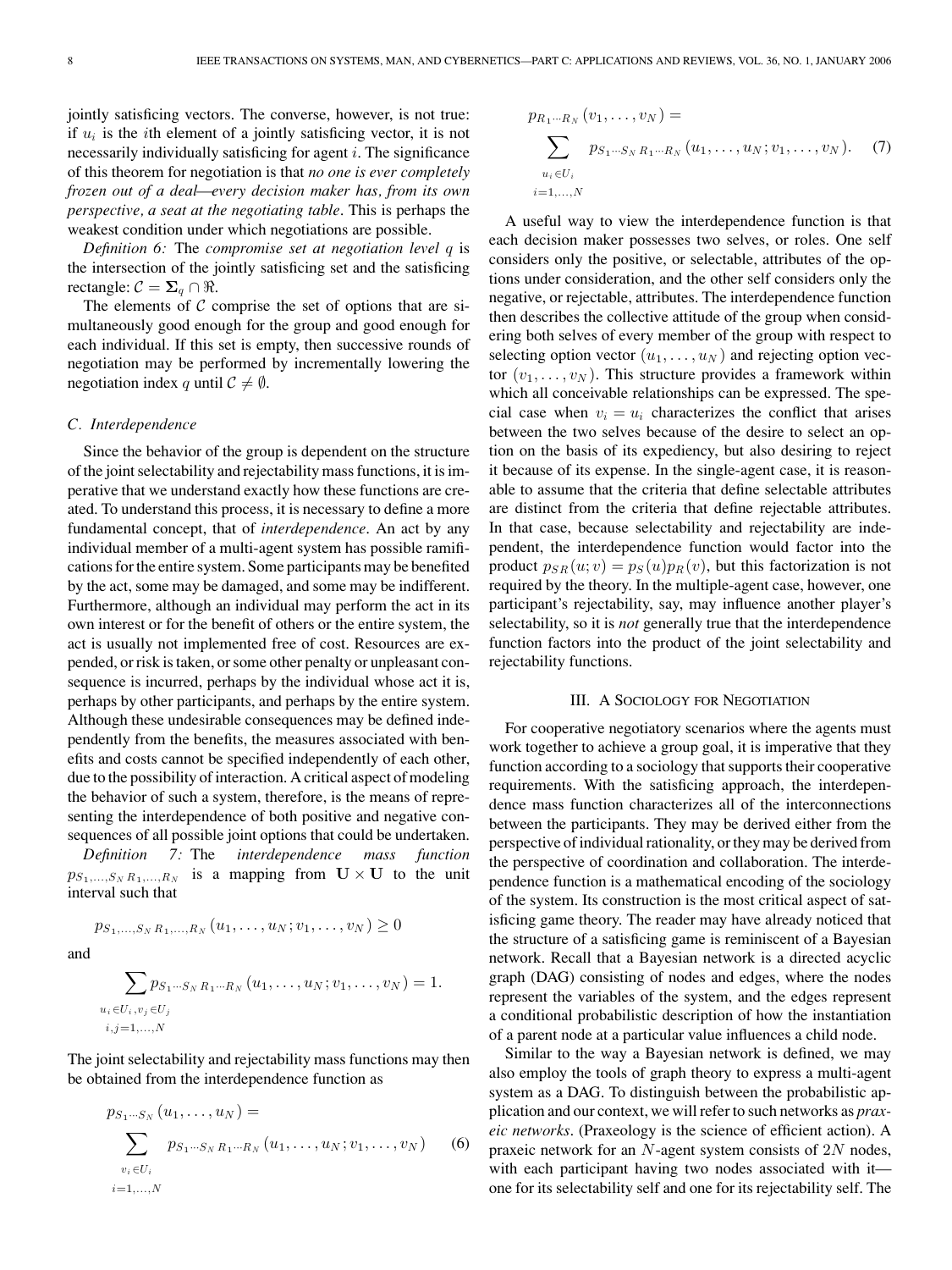

Fig. 1. Praxeic network for a three-agent system.

variables associated with these nodes are the options available to the decision maker and the edges represent the influence that one agent's self has on another agent's self. These linkages consist of conditional selectability or conditional rejectability functions.

Each application will have a different network and a corresponding independence function that is unique to that network. As an example, consider the graph displayed in Fig. 1. This graph corresponds to a three-agent system where the selectability of agent 1 influences the selectabilities of agents 2 and 3 and the rejectability of agent 2, and the selectability of agent 2 influences the selectability of agent 3 and rejectabilities of agents 1 and 3. The corresponding interdependence function is

$$
p_{S_1 S_2 S_3 R_1 R_2 R_3}(u_1, u_2, u_3; v_1, v_2, v_3)
$$
  
=  $p_{S_3|S_1 S_2}(u_3|u_1, u_2)p_{R_1|S_2}(v_1|u_2)p_{R_2|S_1}(v_2|u_1)$   
 $p_{R_3|S_2}(v_3|u_2)p_{S_2|S_1}(u_2|u_1)p_{S_1}(u_1).$  (8)

 $p_{S_3|S_1S_2}(u_3|u_1,u_2)$  is a conditional selectability mass function characterizing the degree of support that agent 3 places on selecting option  $u_3$  given that agent 1 were to prefer to select option  $u_1$  and agent 2 were to prefer to select option  $u_2$ . Similarly,  $p_{R_1|S_2}(v_1 | u_2)$  represents the conditional rejectability that agent 1 places on option  $v_1$  given that agent 2 were to prefer to select option  $u_2$ . The other terms in this expression may be interpreted in like manner.

There are two major distinctions between Bayesian networks and praxeic networks. First, whereas Bayesian networks deal with the epistemological problem of what to believe, praxeic networks deal with the problem of how to act. Second, whereas Bayesian networks deal with one notion of probability—a measure of the degree of belief—praxeic networks deal with two "probability-like" notions: selectability, which characterizes the degree of suitability of options, and rejectability, which characterizes the degree of resistibility of options. These functions possess the same mathematical structure as do probability mass functions, with the two most important properties being the concepts of conditioning and independence.

A third distinction between Bayesian and praxeic networks is often present; Bayesian networks define connections between propositions, whereas praxeic networks define connections between agent selves. With Bayesian networks, the vertices represent interacting elements (e.g., the states of Nature), and the edges represent the flows of belief influence between them. The vertices of a praxeic network, however, represent the sets of

A key feature of Bayesian networks is that the joint probability mass function is constructed from conditional relationships via the chain rule of probability theory. Praxeic networks share this same computational feature. It is a well known aspect of probability theory that it is often much easier to compose a joint distribution from conditional distributions by means of the chain rule than to stipulate it directly. The conditional mass functions represent hypothetical situations that are often quite simple to evaluate. They may be viewed as production rules of an expert system. The power of this approach is that the marginals can be computed via Pearl's Belief Propagation Algorithm [25], thereby establishing the degree of belief support for each state of nature. (Although the general fully linked problem is  $NP$ hard, fortunately, many interesting systems are only sparsely linked, resulting in a greatly reduced computational burden.)

Praxeic networks possess an analogous interpretation. The conditional selectability and rejectability mass functions represent hypothetical situations that may occur in a society, and correspond to behavioral rules that define how the members of the society function. For example, given the hypothetical "agent i selects option  $u_i$ ," then agent j should condition its rejectability of option  $v_j$  as  $p_{R_i | S_i}(v_j | u_i)$ . Using such hypotheticals, the interdependence function can be constructed by the chain rule, and Pearl's algorithm may then be applied to obtain the joint and marginal selectability and rejectability mass functions, thereby solving the satisficing game.

By exploiting and adapting the mathematical structure of mass functions, we may define a systematic design methodology for the synthesis of a multi-agent system that incorporates negotiation.

- 1) Form operational definitions of selectability and rejectability, and represent each agent's selectability and rejectability selves as nodes.
- 2) Define the influence flows between agent selves, that is, the ways in which each agent's preferences influence the preferences of others. Represent these influence flows as directed edges linking the appropriate nodes. If there is not a *direct* influence between two nodes, then no edge connects them.
- 3) Associate a conditional selectability or conditional rejectability mass function (as appropriate) with each edge. These functions represent the degree of influence that exists between the agent selves.
- 4) Compute the marginal selectability and rejectability functions for each node and the joint selectability and joint rejectability functions for the entire group (or subgroups if appropriate) using Pearl's Belief Propagation Algorithm [25] or the sum-product rule of factor graphs [26].
- 5) Compute the joint and individually satisficing sets for each node.
- 6) If the satisficing rectangle and the jointly satisficing set are disjoint, then enter into negotiations by incrementally lowering the negotiation index and repeating the previous step until the intersection is nonempty. The resulting options are then both satisficing for the group and for each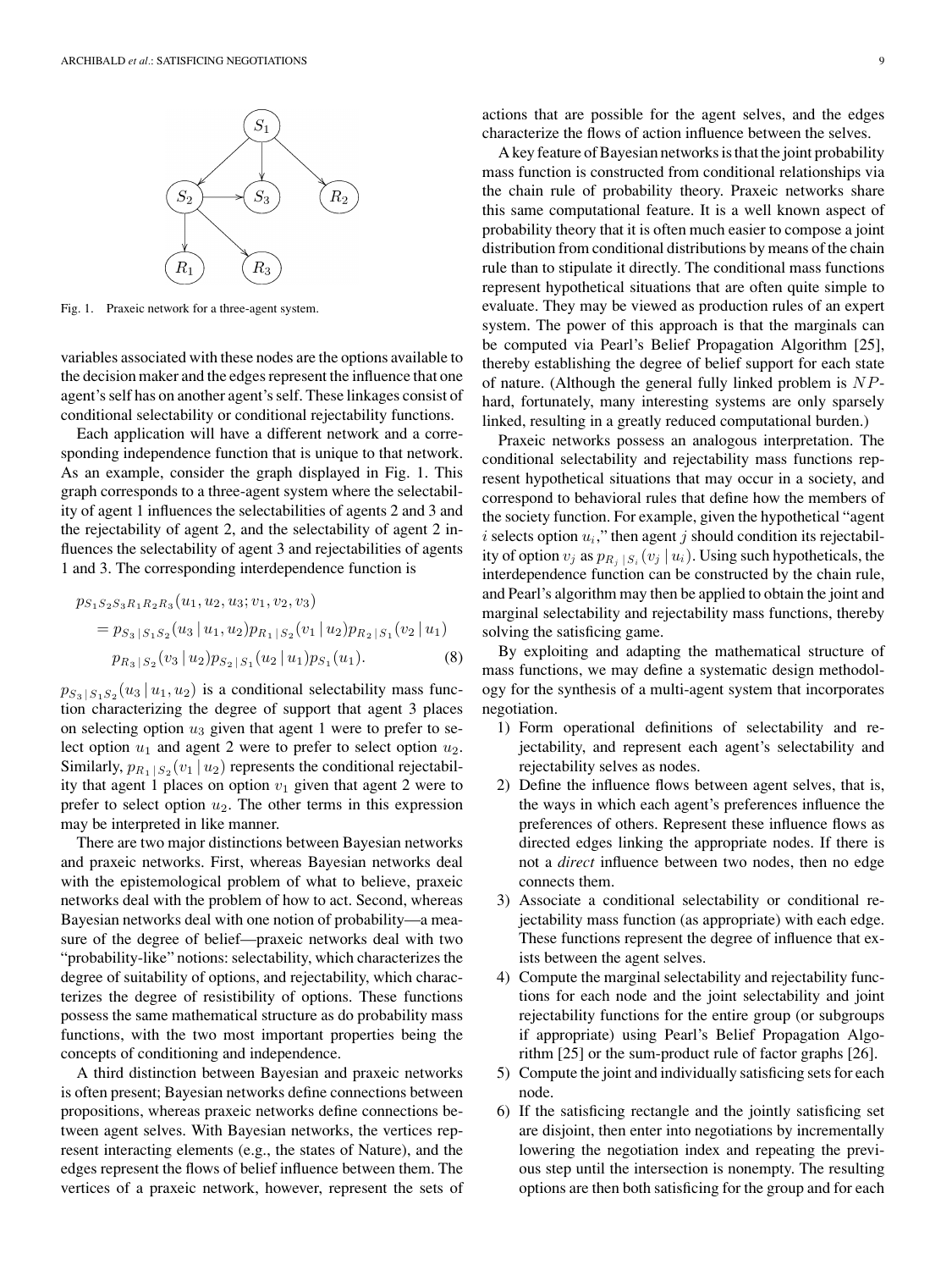individual. If the intersection contains more than one element, the option that maximizes the group benefit is a logical one to be chosen.

## IV. ATTITUDE

An important aspect of negotiation is the sense that the agents are content or conflicted by whatever settlement is achieved. Unless a negotiated decision is optimal, in some sense, for all participants, the possibility for discontent may exist. A consequence of the individual rationality paradigm is that the decision-maker dispassionately does what should be done under that behavorial regime. On the other hand, replacing individual rationality and its attendant demand for optimization with satisficing methodology provides an opportunity for the decision makers to form assessments of the quality of proposed compromises. In particular, it admits a measure of attitude, or disposition, of the decision makers that is not subjective and, though it admits anthropomorphic metaphors, does not rely upon them for its validity.

It is fortunate if an option that conserves resources (low rejectability) also achieves the goal (high selectability). If such an option is available, the decision maker would be in a state of contentment with respect to that option. Many interesting decision problems, however, are such that the only possible options that achieve the goal are relatively expensive, hazardous, or have other undesirable side effects. A decision maker in this situation is in a state of conflict. Fortunately, satisficing theory provides a natural mathematical method to define such notions as contentment and conflict. Since it is based upon the mathematics of probability theory, we may categorize the elements of the satisficing set with respect to these dispositions by adapting the notion of entropy to a praxeological context. The entropy of a mass function p is given by  $H(p) = -\sum_{u \in U} p(u) \log_2 p(u)$ . The classical Shannon information-theoretic interpretation of entropy is a measure of the uncertainty associated with a probability mass function. For example, if  $p$  is a probability mass function and  $p(u) \approx 1$ , then  $-\log_2 p(u) \approx 0$ , which confirms that, since the occurrence of the event  $u$  is highly probable, there is little uncertainty associated with its occurrence (or, equivalently, observing that u occurred does not greatly reduce uncertainty). Conversely, suppose  $p(u') \approx 0$ . Then  $-\log_2 p(u')$  is large, indicating that great uncertainty is associated with predicting the occurrence of that event, or, equivalently, uncertainty in the outcome is greatly reduced by the occurrence of  $u'$ . Entropy is the average value of uncertainty over all  $u \in U$ , and admits two interpretations. On the one hand,  $H(p)$  is a measure of the average uncertainty in the outcome of an experiment governed by p *before* it is conducted. On the other hand, it is a measure of the average reduction in uncertainty *after* the experiment has been conducted. Putting this latter interpretation slightly differently, entropy is the average increase in certainty as a result of conducting the experiment.

In the usual epistemic context, uncertainty results because of a lack of information. We may also define notions of uncertainty in the praxeic context. Even if the decision maker is epistemically certain that a given option is the correct choice, it still may be equivocal about how well, relative to the other available options, the given one will perform both in terms of achieving the goal and in terms of consuming resources. To illustrate, suppose X can choose among three routes,  $r_1, r_2$ , and  $r_3$  to take from home to work, and desires to both enjoy the scenery and keep travel time down. On a scale of  $0-10$ , X ranks the scenic beauty of these routes as 4, 5, and 7, with corresponding travel times are 20, 30, and 50 minutes, respectively. Viewing scenic beauty as selectable and travel time as rejectable, the corresponding mass functions are

 $p_S(r_1)=0.250$ ,  $p_S(r_2)=0.312$ ,  $p_S(r_3)=0.438$ ,

and

$$
p_R(r_1) = 0.2
$$
,  $p_R(r_2) = 0.3$ ,  $p_R(r_3) = 0.5$ .

The variations in the degree of scenic beauty among the options generates a type of equivocation, since each route offers some degree of scenic beauty. Also, the variation in time of travel generates another type of equivocation with respect to consuming resources (time). These equivocations are manifestations of praxeic uncertainty. This type of uncertainty deals with the difficulty the agent has in making a decision. If, for example, all of the selectability mass were ascribed to, say,  $r_1$ , then the praxeic uncertainty with respect to selectability would be negligible. Thus, just as entropy provides a measure of epistemic uncertainty when there is a lack of information, entropy may also provide measures of praxeic uncertainty when the decision maker is equivocal about its choices. Praxeic entropy provides a measure of the "emotional" difficulty the decision maker experiences in making choices.

To appreciate entropy in the satisficing context, we require interpretations of this notion for both selectability and rejectability that are analogous to the usual Shannon interpretation. Let us first consider selectability, and view the expediency of an option as the degree to which it leads to success. Then *inexpediency*, the degree to which an option fails to achieve the goal, is analogous to epistemic uncertainty, or the degree to which an outcome is unlikely to occur. If  $p<sub>S</sub>$  is a selectability mass function and  $p_S(u) \approx 1$ , then  $-\log_2 p_S(u) \approx 0$ , which indicates that, since implementing  $u$  is highly selectable, there is little inexpediency associated with doing so. Conversely, suppose  $p_S(u') \approx 0$ . Then  $-\log_2 p_S(u')$  is large, indicating that great inexpediency is associated with implementing that option.  $H(p_S)$  then becomes a measure of the average inexpediency associated with the decision problem before taking action. Equivalently, it is a measure of the average reduction in inexpediency after taking action, or to put it more positively, it is the average increase in the degree to which success will be achieved as a result of taking action.

To interpret the entropy of  $p<sub>R</sub>$ , let us view expense as the degree to which resources are consumed, and consider *inexpense*, the degree to which we conserve resources, as analogous to uncertainty. If  $p_R(u) \approx 1$ , then  $\log_2 p_R(u) \approx 0$ , which indicates that  $u$  is highly rejectable, thus little inexpense obtains if a highly rejectable option is implemented. On the other hand, if  $p_R(u') \approx 0$  and u' is implemented, then  $-\log_2 p_R(u')$  is large, indicating that great inexpense obtains if  $u'$  is implemented.  $H(p_R)$  is a measure of the average inexpense associated with the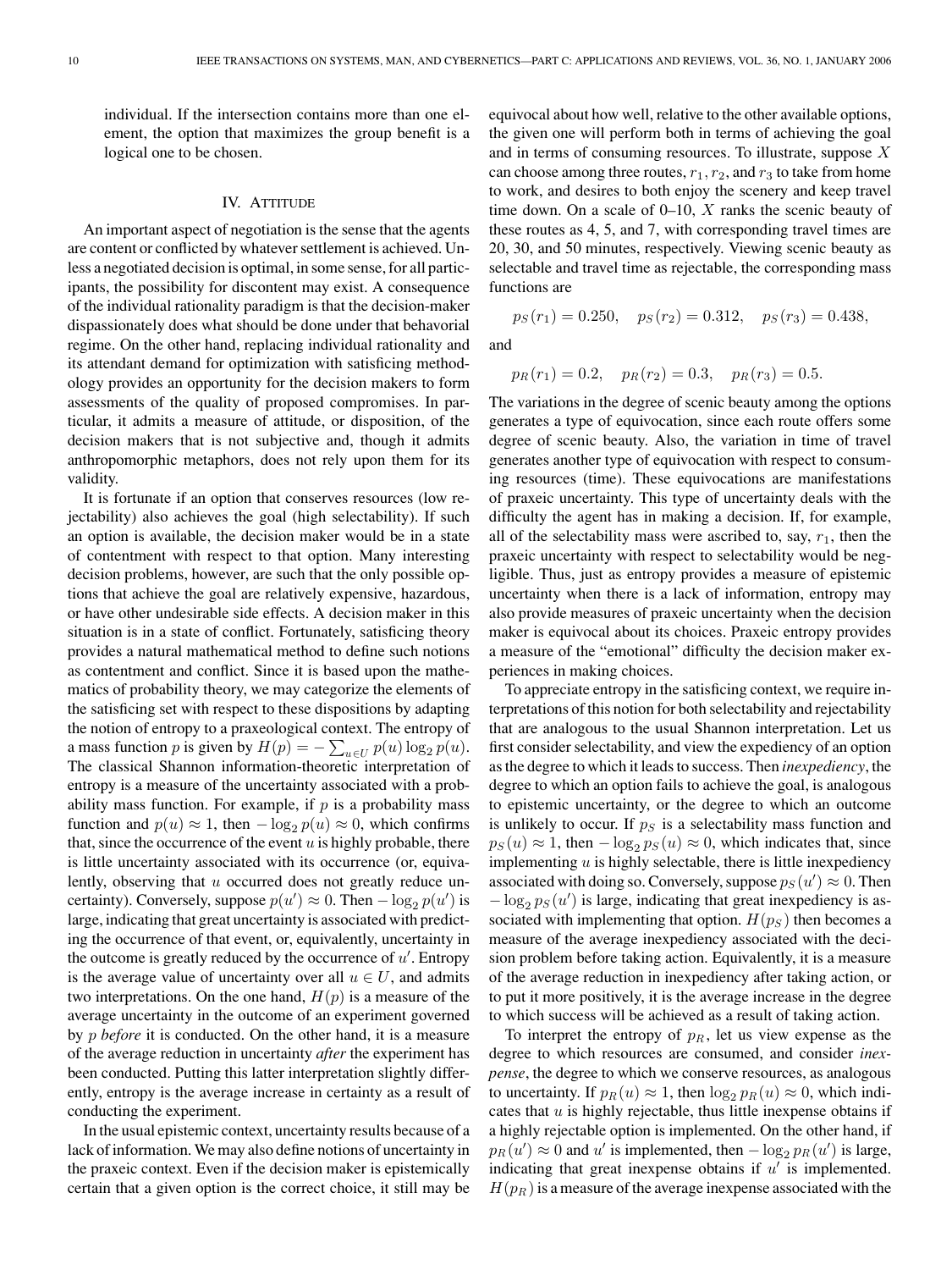decision problem before taking action. Equivalently, it is a measure of the average reduction in inexpense after taking action, or to put it more positively, it is the average increase in the degree to which resources are consumed as result of taking action.

Entropy is maximized by the uniform distribution. Let  $n$  be the cardinality of the option space,  $U$  (assumed to be finite). If  $p^*(u)=1/n$  for all  $u \in U$ , then  $H(p^*) \geq H(p)$  for all mass functions p over U, and  $H(p^*) = \log_2 n$ . A near-uniform  $p_S$ would generate high average inexpediency, in that all options would work equally (either effectively or ineffectively). A lowentropy  $p_S$  would indicate that most of the selectability mass is concentrated on a few options that are highly conducive to success. A near-uniform  $p_R$  would generate high average inexpense, in that all of the options cost the same, and none are inexpensive, while a low-entropy  $p_R$  indicates that the rejectability mass is concentrated on a few options that consume a disproportionate amount of resource (and, consequently, there exists a subset of options that are inexpensive, in that implementing them will conserve resources). For the drive-to-work example defined above,  $H(p_S) = 1.548$ ,  $H(p_R) = 1.486$ , and  $H(p^*)=1.585$ . Thus, we see that there is considerable praxeic uncertainty with that decision problem. This is reflected in the fact that, with  $q = 1$ , the satisficing set is  $\Sigma_1 = \{r_1, r_2\}$ , and there is no obvious way to prefer one route to the other. Although  $X$  has no epistemic uncertainty (all routes will get  $X$  to work),  $X$  does have a non trivial "emotional" decision to narrow the choice to a single option.

*Definition 8:* If  $p_S(u) > 1/n$  (that is, selectability under  $p_S$ is greater than selectability under the uniform distribution), then the option is attractive with respect to performance—u is *expedient*.

*Definition 9:* If  $p_R(u) > 1/n$  (that is, rejectability under  $p_R$ is greater than rejectability under the uniform distribution), then  $u$  is unattractive with respect to resource consumption— $u$  is *expensive*.

The relationship between selectability and rejectability permits the definition of four dispositional modes of the decision maker with respect to each of its options.

*Definition 10:* If  $u \in U$  is both expedient and expensive, then the decision maker will be in a position of desiring to reject, on the basis of cost, an option that is suitable in terms of performance—it will be *ambivalent* with respect to u.

*Definition 11:* If  $u \in U$  is both inexpedient and inexpensive, then the decision maker will be desirous of accepting the option on the basis of cost, but will be reluctant to do so because of poor performance. The decision maker will be *dubious* with respect to u.

*Definition 12:* If  $u \in U$  is expedient and inexpensive, then the decision maker is in the position of desiring, on the basis of cost, to implement an option that would also yield good performance—it will be *gratified* with respect to u.

*Definition 13:* If  $u \in U$  is inexpedient and expensive, then the decision maker will desire to reject, on the basis of cost, an option that also provides poor performance, and will thus be in mode of *relief* with respect to u because it will not be chosen.

These four modes provide a qualitative way for a decision maker to evaluate its choices more definitively. Gratification and relief are modes of contentment, while dubiety and ambivalence are modes of conflict. With the drive-to-work example,  $X$  is dubious with respect to both satisficing decisions  $r_1$  and  $r_2$ .

With multi-agent decision problems, it is in conflictive situations that negotiation is the most difficult. By categorizing the options according to these modes, the decision maker may invoke additional situation-dependent criteria, such as task urgency or resource reserves, to facilitate a compromise. These modes provide additional insight into the process of negotiation, and serve as indicators of the difficulty or ease of making compromise choices.

#### V. SINGLE-ROUND NEGOTIATIONS

The BOS game described in Section I provides a simple example of single-round negotiation, such as occurs when there are only two players and each player must choose between two alternatives. To see how satisficing methodology might apply to this situation, let us cast BOS as a satisficing game. Although we will retain the traditional story-line, it is easy to adopt this example to a different context. We must first establish each player's notions of selectability and rejectability. Although there are many ways to frame this game, let us take selectability as the two players being with each other, regardless of where they go. This is the fundamental goal. The resources available to the players are the venues they may attend; rejectability deals with the costs of being at a particular venue. The dichotomy before the players is that the fundamental goal of being together potentially conflicts with the preference for one's favorite venue. According to the stereotypical roles of the players,  $H$  would prefer  $D$  if he did not take into consideration S's preferences; similarly, S would prefer B. Thus, we may express the myopic rejectabilities for H and S in terms of parameters h and s, respectively, as

$$
p_{R_H}(D) = h
$$
  
\n
$$
p_{R_H}(B) = 1 - h
$$
 (9)

$$
p_{R_S}(D) = 1 - s
$$
  
\n
$$
p_{R_S}(B) = s
$$
\n(10)

where  $h$  is  $H$ 's rejectability of  $D$  and  $s$  is  $S$ 's rejectability of B. The closer h is to zero, the more H is adverse to B with an analogous interpretation for s with respect to  $S$  attending  $D$ . To be consistent with the stereotypical roles, we may assume that  $0 \le h < 1/2$  and  $0 \le s < 1/2$ . As will be seen subsequently, only the ordinal relationship need be specified, that is, either  $s < h$  or  $h < s$ .

and

Since being together is a joint, rather than an individual, objective, it is difficult to form unilateral assessments of selectability, but it is possible to characterize individually the conditional selectability. To do so requires the specification of the conditional mass functions  $p_{S_H | R_S}$  and  $p_{S_S | R_H}$ , that is, H's selectability conditioned on S's rejectability and S's selectability conditioned on  $H$ 's rejectability. If  $S$  were to place her entire unit mass of rejectability on  $D, H$  may account for this, if he cares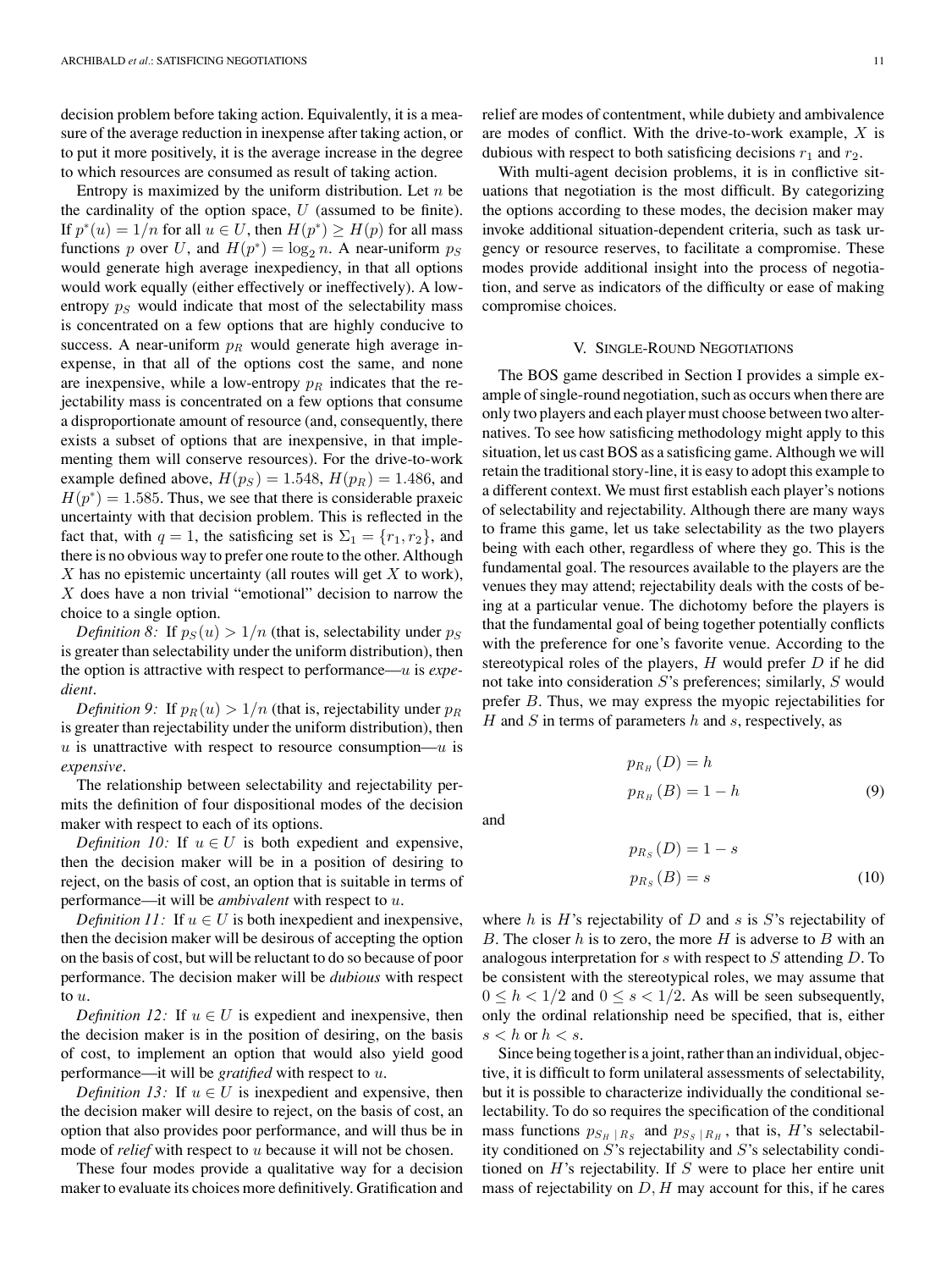about S's feelings, by placing some portion of his conditional selectability mass on  $B$ . By so doing,  $H$  is manifesting situational altruism. S may construct her conditional selectability in a similar way, yielding

$$
p_{S_H | R_S} (D | D) = 1 - \alpha
$$
  
\n
$$
p_{S_H | R_S} (B | D) = \alpha
$$
  
\n
$$
p_{S_H | R_S} (D | B) = 1
$$
  
\n
$$
p_{S_H | R_S} (B | B) = 0
$$
\n(11)

and

$$
p_{S_S | R_H} (D | D) = 0
$$
  
\n
$$
p_{S_S | R_H} (B | D) = 1
$$
  
\n
$$
p_{S_S | R_H} (D | B) = \beta
$$
  
\n
$$
p_{S_S | R_H} (B | B) = 1 - \beta.
$$
 (12)

The valuations  $p_{S_H | R_S}(B | D) = \alpha$  and  $p_{S_S | R_H}(D | B) = \beta$ determine the amount of deference one player gives the other. If S were to place all of her rejectability mass on  $D$ , then  $H$  may defer to S's strong dislike of D by placing  $\alpha$  of his selectability mass, *as conditioned by her preference*, on B. Similarly, S could show a symmetric conditional preference for  $D$  if  $H$ were to reject B strongly. The parameters  $\alpha$  and  $\beta$  serve as a way for each to control the amount of situational altruism he and she are willing to offer. In the interest of simplicity, we shall assume that both players are maximally situationally altruistic and set  $\alpha = \beta = 1$ . In principle, however, they may be set independently to any value in  $[0, 1]$ . Notice that, even in this most deferential case, these conditional preferences do not commit one to categorical abdication of his or her own unilateral preferences.  $H$  still myopically (that is, without taking  $S$  into consideration) prefers  $D$  and  $S$  still myopically prefers  $B$ , and there is no intimation that either participant must "throw" the game in order to accommodate the other.

With these conditional and marginal functions, we may factor the interdependence function as follows:

$$
p_{S_H \, S_S \, R_H \, R_S} \left( u_1, u_2; v_1, v_2 \right) \\ = p_{S_H \, | \, R_S} \left( u_1 \, | \, v_2 \right) p_{S_S \, | \, R_H} \left( u_2 \, | \, v_1 \right) \\ p_{R_H} \left( v_1 \right) p_{R_S} \left( v_2 \right)
$$

where we have assumed that  $H$ 's selectability conditioned on  $S$ 's rejectability is dependent only on  $S$ 's rejectability, that  $S$ 's selectability conditioned on H's rejectability is dependent only on H's rejectability, and that the myopic rejectability values of  $H$  and  $S$  are independent.

The resulting joint selectability and rejectability functions are

$$
p_{S_H S_S}(D, D) = (1 - h)s
$$
  
\n
$$
p_{S_H S_S}(D, B) = hs
$$
  
\n
$$
p_{S_H S_S}(B, D) = (1 - h)(1 - s)
$$
  
\n
$$
p_{S_H S_S}(B, B) = h(1 - s)
$$
\n(13)

and

$$
p_{R_H R_S}(D, D) = h(1 - s)
$$
  
\n
$$
p_{R_H R_S}(D, B) = h s
$$
  
\n
$$
p_{R_H R_S}(B, D) = (1 - h)(1 - s)
$$
  
\n
$$
p_{R_H R_S}(B, B) = (1 - h)s.
$$
 (14)

The marginal selectability and rejectability values for  $H$  and S are

$$
p_{S_H}(D) = s \quad p_{R_H}(D) = h \tag{15}
$$

$$
p_{S_H}(B) = 1 - s \quad p_{R_H}(B) = 1 - h \tag{16}
$$

and

$$
p_{S_S}(D) = 1 - h \quad p_{R_S}(D) = 1 - s \tag{17}
$$

$$
p_{S_S}(B) = h \quad p_{R_S}(B) = s. \tag{18}
$$

Setting the negotiaion index  $q$  equal to unity, we obtain the jointly satisficing set as

$$
\mathbf{\Sigma}_q = \begin{cases} \{(D, B), (B, D), (B, B)\} & \text{for } s < h \\ \{(D, D), (D, B), (B, D)\} & \text{for } s > h \\ \{(D, D), (D, B), (B, D), (B, B)\} & \text{for } s = h \end{cases}
$$

the individually satisficing sets are

$$
\Sigma_q^H = \begin{cases}\n\{B\} & \text{for } s < h \\
\{D\} & \text{for } s > h \\
\{B, D\} & \text{for } s = h\n\end{cases}
$$
\n
$$
\Sigma_q^S = \begin{cases}\n\{B\} & \text{for } s < h \\
\{D\} & \text{for } s > h \\
\{B, D\} & \text{for } s = h\n\end{cases}
$$

and the satisficing rectangle is

$$
\Re_q = \Sigma_q^H \times \Sigma_q^S = \begin{cases} \{B, B\} & \text{for } s < h \\ \{D, D\} & \text{for } s > h \\ \{\{B, B\}, \{D, D\}\} & \text{for } s = h \end{cases}.
$$

Thus, if S's aversion to D is less than  $H$ 's aversion to  $B$ , then both players will go to  $H$ 's preference, namely,  $D$ , and conversely. Notice that these are ordinal, rather than cardinal, comparisons. The satisficing approach fails to give a single answer only in the unlikely situation where both players have exactly equal aversions to the other's preference.

Recall, under classical game theory, that if each player defers to the other, the result is disastrous for both. By contrast, with the satisficing approach, even though both players are maximally conditionally deferential, the satisficing solution is far from disastrous—it results in a very natural cooperative strategy that is socially defensible. Notice, however, that since  $s < 1/2$ and  $h < 1/2$ , by assumption, the dispositional mode of the compromise choice will be dubious for the one who gets to go to his or her favorite venue, and will it be ambivalent for the one who defers. There are no gratifying solutions—the choices are difficult ones for both players. This result provides additional insight for why the BOS game is not easily resolved and why conventional game theory fails to provide a definitive solution.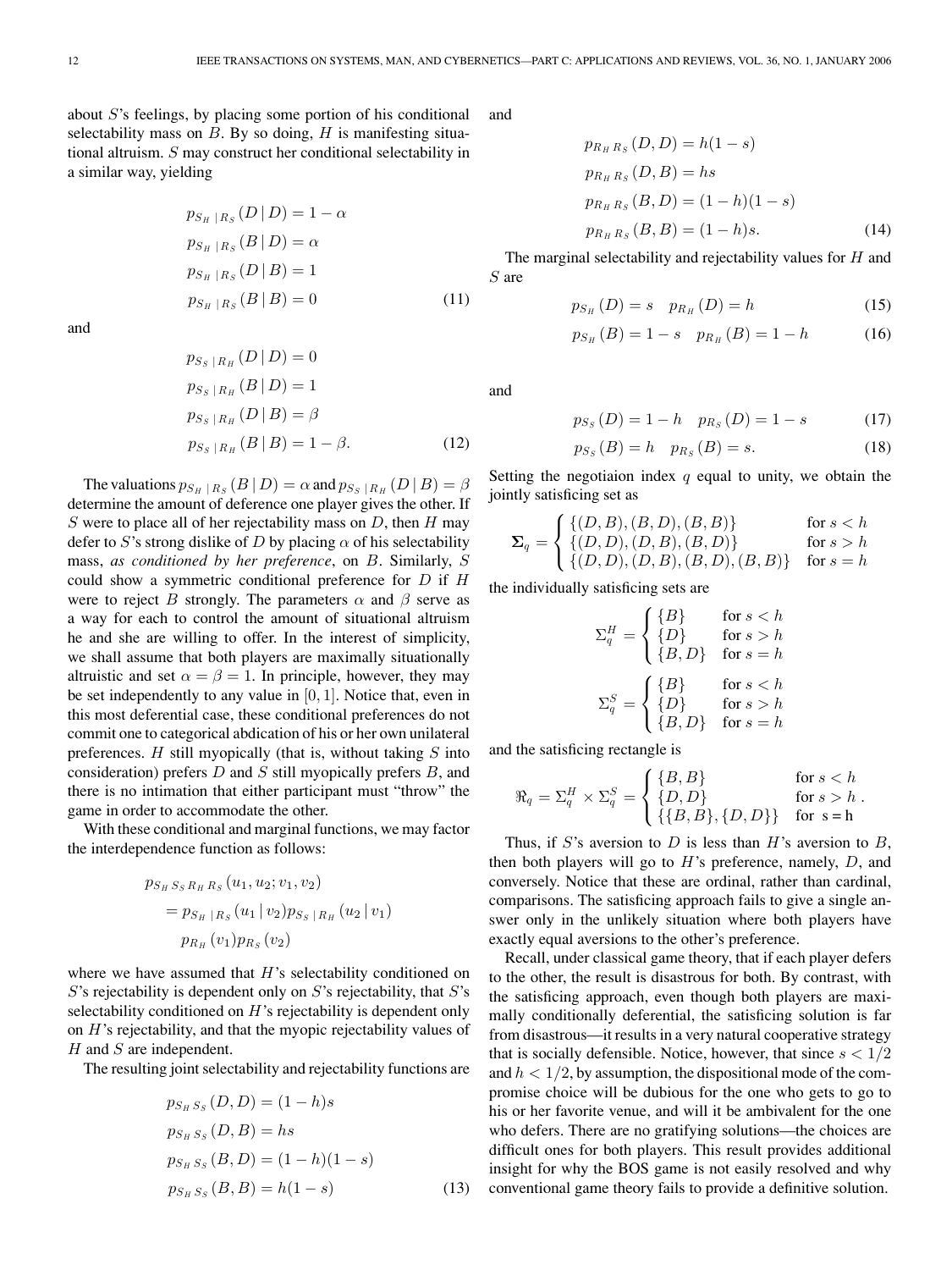#### VI. MULTIROUND NEGOTIATIONS

Many negotiation scenarios are complex, and involve proposals and counter proposals, with each participant modifying its choices and standards for making choices at each round as it seeks for a compromise. Typically, each participant will condition its preferences on the preferences of others. Such conditioning may be based on its own selfish interests, it may be benevolent in the sense of giving deference to others to benefit them at one's own expense, or it may even be malevolent, in the sense of desiring to injure others even if it reduces one's own level of performance. Even in a non-harmonious negotiation scenario, the decision makers may strongly desire to avoid an impasse, especially if the consequences of the group failing to achieve a mutually agreeable decision are high (and thus all players are frustrated) compared to the cost of individuals compromising their individual interests. Thus, there is often an implicit notion of group preference (if only to avoid failure). Such a notion need not be explicitly defined at the outset by the decision makers. Rather, it may emerge as a consequence of their interaction as the conditional preferences propagate through the system.

To illustrate this type of negotiations, we present an example that we name the Three Hermanos (TH). It consists of three agents who act primarily in their own self-interest, but are willing to give some deference to others in order to improve the benefit to the entire group. This scenario involves three brothers, Alberto (A), Juan (J), and Paco (P). They divide their recently deceased father's land into three plots, and each must decide what to grow on his own plot of land for the coming year.

We also assume the following conditions.

- 1) Alberto is the eldest son, receives the best plot of land, and has first choice of which crop to grow. He can grow tomatoes or onions or raise chickens. Juan is the second son, receives the next-best plot of land, and has second choice of which crop to grow. His land will support growing tomatoes, tomatillos, or onions. Paco is the youngest son, has third choice, and the worst plot of land that can grow only beans, tomatillos, or peppers.
- 2) The individual market values for the six possible crops are, in arbitrary units: tomatoes (20), chickens (19), onions  $(18)$ , beans  $(17)$ , tomatillos  $(16)$ , and peppers  $(15)$ . However, if the brothers cooperate, they can grow products according to three popular recipes with the consequence that they can make and sell these products and thereby increase their income by multiplying the individual market values as follows: enchiladas (chickens, tomatillos, peppers) with a multiplier of 3/2, burritos (chicken, beans, tomatoes) with a multiplier of  $5/4$ , and salsa (tomatoes, onions, peppers) with a multiplier of  $4/3$ .
- 3) The resources required consist of seeds (both for planting the crops and feeding the chickens). In arbitrary units, these costs are: tomatoes (15), chickens (13), onions (14), beans (12), tomatillos (11), and peppers (11). Furthermore, due to the scarcity of these resources, if two brothers decide to plant the same crop, the cost doubles.

This example, although somewhat artificial, nevertheless captures some of the important features of distributed multi-agent decision making. A centralized approach would be simply to compute the maximum-valued crop and impose that decision upon all of the participants, but that would imply the presence of an external *superplayer* who could dictate the choices to each participant. If such an agent were to exist, the need for negotiation would be obviated. Optimization is instructive, but it is not constructive. It provides a prescription for how individually rational decision makers *should* behave, but does not offer a description of how to achieve the optimal result. Negotiations are required to provide the *process* of making decisions.

#### *A. Conventional Game-Theoretic Approach*

To formulate this decision as a game in the tradition of von Neumann and Morgenstern, it would be necessary for each player to specify its utility as a function of possible actions of all players. Since there are three players and each has three options, this means that each player must determine his payoff for each of the possible outcomes. These payoffs would then be juxtaposed in a payoff array, and a solution concept would need to be defined to determine a solution. Although many negotiation protocols exist under the rubric of classical game theory, the requirement that payoffs be defined for all possible outcomes is unwarranted, since they are not specified by the problem statement. Thus, the application of conventional game theory to this problem scenario is problematic.

#### *B. A Satisficing Approach*

We begin by identifying the decision spaces for Alberto, Juan, and Paco, respectively, as

$$
U_A = \{C, T, O\}
$$

$$
U_J = \{T, t, O\}
$$

$$
U_P = \{B, t, P\}
$$

where  $C =$  chickens,  $T =$  tomatoes,  $Q =$  onions,  $t =$ tomatillos,  $B =$  beans, and  $P =$  peppers.

The next step is to specify operational definitions for selectability and rejectability. We follow the general rule of associating selectability with achieving the fundamental goal of the endeavor, which is to sell the crop, and we take rejectability as being associated with the consumption of resources (seed). Using these operational definitions, we may elicit the following influence relationships.

- 1) Due to the hierarchical nature of the relationships, Alberto's selectability is unconditional.
- 2) Juan's selectability is conditioned on Alberto's selection.
- 3) Paco's selectability is conditioned on both Alberto's and Juan's selections.
- 4) Since growing the same crop greatly increases the cost of resources, the limitation of seed dictates that Juan's rejectability is conditioned on Alberto's selection and that Paco's rejectability is conditioned on Juan's selection. Furthermore, since Alberto and Paco have no crops in common, Alberto's rejectability is conditioned only on Juan's selection.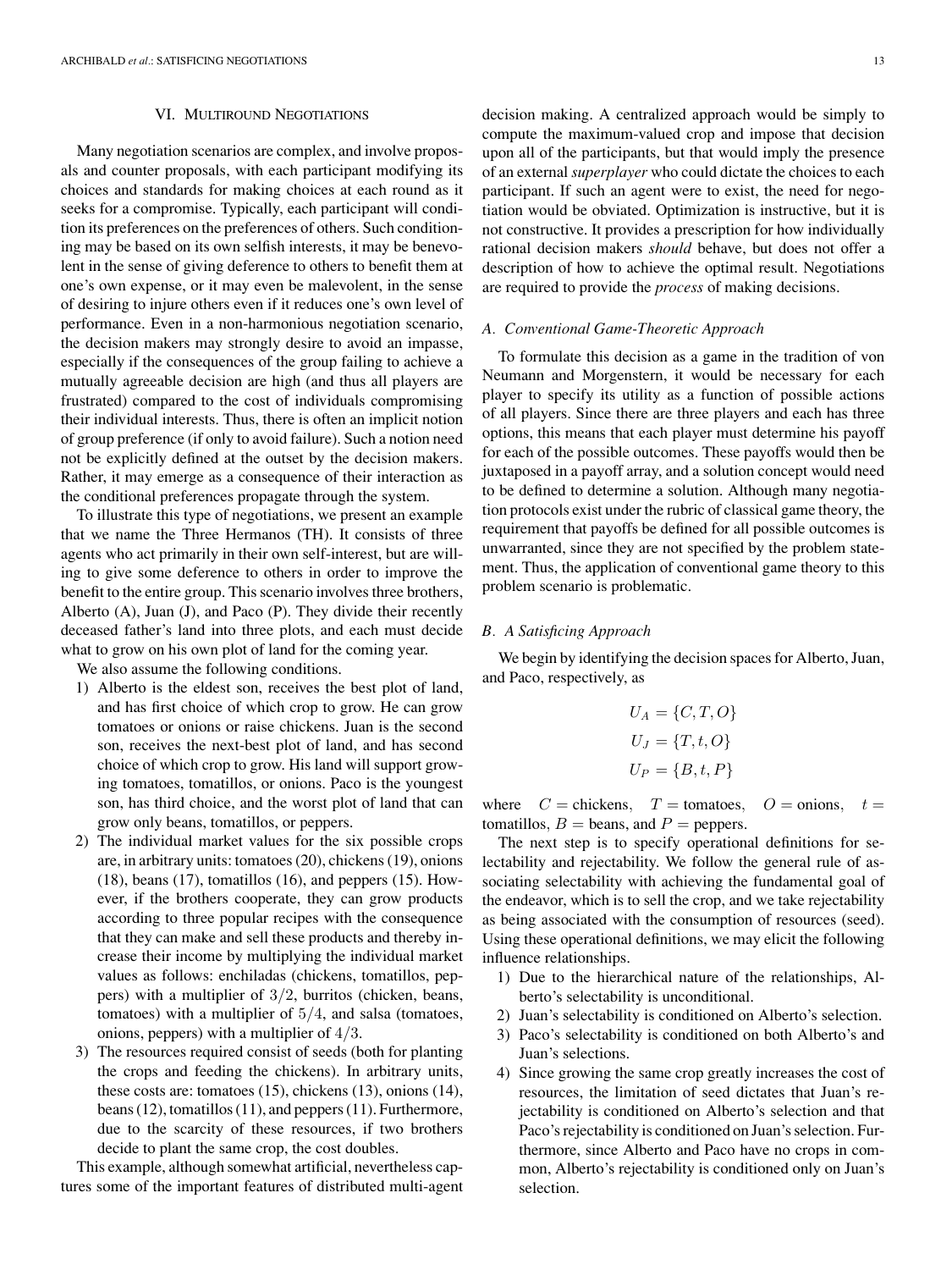

Fig. 2. Praxeic network for the Three Hermanos.

These influence flows define a praxeic network consisting of six nodes corresponding to the six selves  $S_A$ ,  $R_A$ ,  $S_J$ ,  $R_J$ ,  $S_P$ , and  $R<sub>P</sub>$ , which correspond to the selectabilities and rejectabilities of Alberto, Juan, and Paco, respectively. The DAG associated with this network is identical with the one given in Fig. 1, where Alberto corresponds to agent 1, Juan to agent 2, and Paco to agent 3. This graph is reproduced with the appropriate relabeling n Fig. 2. The interdependence function corresponding to this network is identical to (8), namely

$$
p_{S_A S_J S_P R_A R_J R_P} (u_A, u_J, u_P; v_A, v_J, v_P)
$$
  
=  $p_{S_P | S_A S_J} (u_P | u_A, u_J) p_{R_A | S_J} (v_A | u_J) p_{R_J | S_A} (v_J | u_A)$   
 $p_{R_P | S_J} (v_P | u_J) p_{S_J | S_A} (u_J | u_A) p_{S_A} (u_A)$  (19)

where  $u_A$  and  $v_A$  are elements of  $U_A$ ,  $u_J$  and  $v_J$  are elements of  $U_J$ , and  $u_P$  and  $v_P$  are elements of  $U_P$ .

The next step in our development is to define the functional values for the six mass functions that appear on the right-hand side of (19). Since Alberto is able to define his selectability unconditionally, he may do so by simply normalizing the market values of the crops available to him, yielding

$$
p_{S_A}(C) = \frac{19}{57}
$$
  $p_{S_A}(T) = \frac{20}{57}$   $p_{S_A}(O) = \frac{18}{57}$ .

Next, since Juan's selectability depends upon Alberto's selection, we must define three conditional selectability mass functions  $P_{S_J}(\cdot | C), P_{S_J}(\cdot | T)$ , and  $P_{S_J}(\cdot | O)$ . Since Juan is motivated to increase his success, he will desire to choose a crop that will result in one of the recipes. We first consider  $P_{S_I}(\cdot | C)$ . Given that Alberto selects chickens, Juan may immediately discount salsa, and focus his selectability on tomatillos and onions (to complete the recipe for enchiladas or burritos). Thus, he should ascribe selectability to these choices according to the nominal return on the product he grows multiplied by the appropriate multiplier for the recipe. The selectability mass function corresponding to this logic is

$$
p_{S_J \, | \, S_A} (T \, | \, C) = \frac{25}{49} \quad p_{S_J \, | \, S_A} (t \, | \, C) = \frac{24}{49}
$$
\n
$$
p_{S_J \, | \, S_A} (O \, | \, C) = 0.
$$

To compute Juan's conditional selectability given that Alberto selects tomatoes, we observe that there is only one possible recipe, hence Juan must ascribe his entire conditional selectability mass to onions, yielding

$$
p_{S_J|S_A}(T|T) = 0 \quad p_{S_J|S_A}(t|O) = 0 \quad p_{S_J|S_A}(O|T) = 1.
$$

By similar logic, we obtain

$$
p_{S_J|S_A}(T|O) = 1 \quad p_{S_J|S_A}(t|O) = 0 \quad p_{S_J|S_A}(O|O) = 0.
$$

The conditional selectabilities for Paco, given the choices of Alberto and Juan, are found by similar logic, except that Paco must condition on both Alberto's and Juan's selections. This requires a total of nine conditional selectability mass functions, but they are of simple structure. For example, if Alberto selects tomatoes and Juan selects onions, then Paco should ascribe his entire selectability mass to peppers. The other conditional selectabilities are determined similarly.

The next task is to determine the rejectabilities of the three brothers. We illustrate how this is done by examining Juan's situation; the cases for Paco and Alberto are similar. We need to compute  $p_{R_J | S_A}$ . Suppose Alberto chooses chickens. Then there can be no conflict, so Juan simply normalizes the seed costs for his three possible crops, yielding

$$
p_{R_J \, | \, S_A} (T \, | \, C) = \frac{15}{40} \quad p_{R_J \, | \, S_A} (t \, | \, C) = \frac{11}{40}
$$
\n
$$
p_{R_J \, | \, S_A} (O \, | \, C) = \frac{14}{40}.
$$

If, however, Alberto were to select tomatoes, then Juan must double the cost of tomato seed for himself, yielding, after normalization,

$$
p_{R_J \, | \, S_A} (T \, | \, T) = \frac{30}{55} \quad p_{R_J \, | \, S_A} (t \, | \, T) = \frac{11}{55}
$$
\n
$$
p_{R_J \, | \, S_A} (O \, | \, T) = \frac{14}{55}.
$$

By a similar calculation, if Alberto were to select onions, then Juan's conditional selectability would become

$$
p_{R_J \, | \, S_A} (T \, | \, O) = \frac{15}{54} \quad p_{R_J \, | \, S_A} (t \, | \, O) = \frac{11}{54}
$$
\n
$$
p_{R_J \, | \, S_A} (O \, | \, O) = \frac{28}{54}.
$$

The conditional rejectability functions for Paco and Alberto can be computed similarly.

These conditional mass functions define the links between the nodes of the praxeic network. Once these links are forged, the joint and individual selectability and rejectability functions can be computed. To do so, however, we must first define initial values the negotiation indices for the group and for the individual. Let  $q_A, q_J$ , and  $q_P$  denote the negotiation indices for Alberto, Juan, and Paco, respectively, and let  $q_G$  denote the negotiation index for the group (for example, we could take  $q_G = \min\{q_A, q_J, q_P\}$ . Then the joint and individual satisficing sets are

$$
\Sigma_{q_G} = \{(u_A, u_J, u_P) : p_{S_A S_J S_P}(u_A, u_J, u_P) \\
\geq q_G p_{R_A R_J R_P}(u_A, u_J, u_P)\}
$$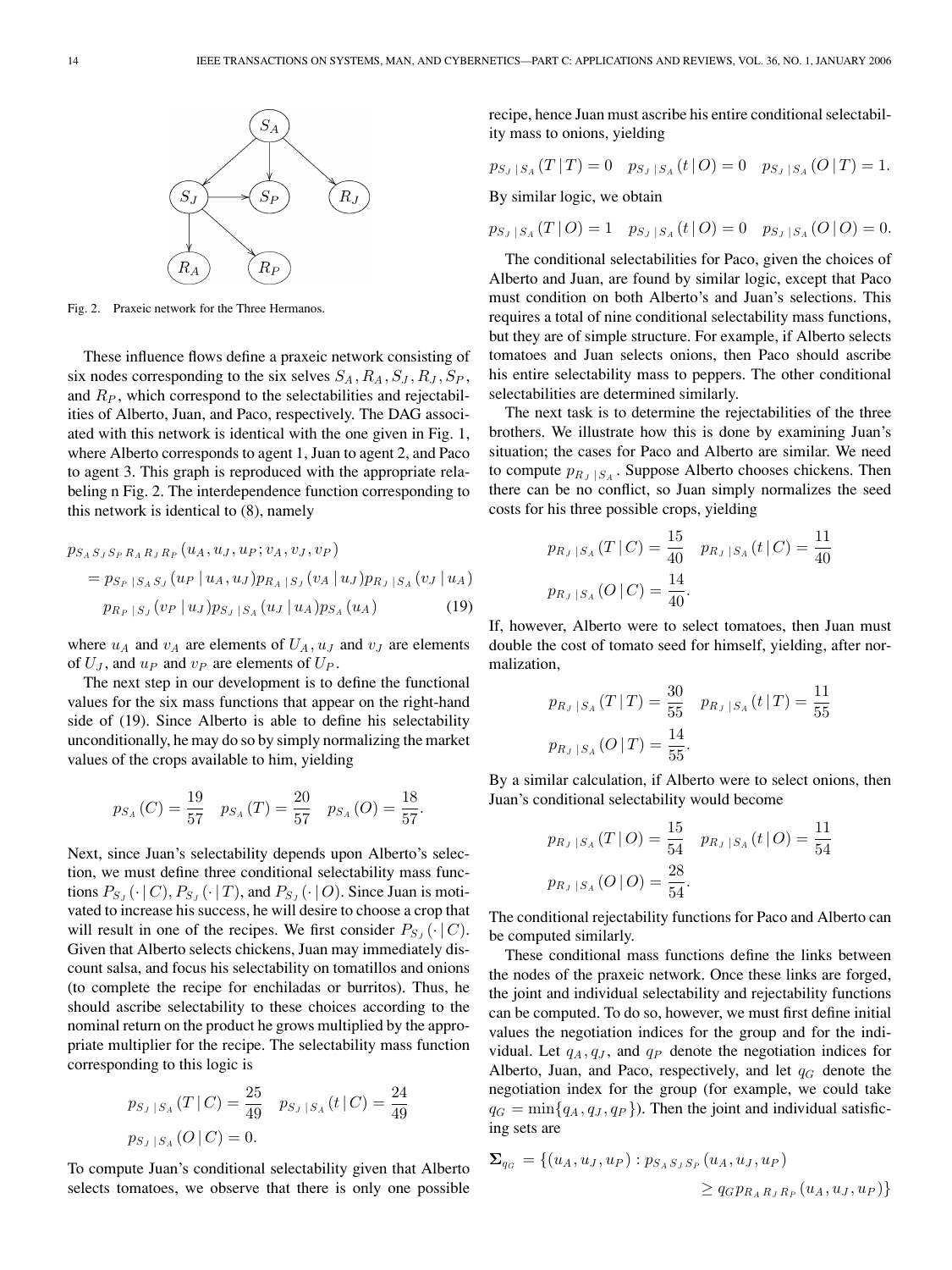TABLE II NEGOTIATION OUTCOMES FOR THE THREE HERMANOS PROBLEM

| round | q values        | Alberto | Juan | Paco             | Group |
|-------|-----------------|---------|------|------------------|-------|
|       | (1.0, 1.0, 1.0) |         |      |                  |       |
|       | (1.0, 1.0, 0.9) |         |      |                  |       |
| 3     | (1.0, 0.9, 0.9) |         | T, O | $\boldsymbol{P}$ |       |
| 4     | (0.9, 0.9, 0.9) | C :     | T.O  | P                |       |
|       | (0.9, 0.9, 0.8) |         | T.O  | $\boldsymbol{P}$ |       |
|       | (0.9, 0.8, 0.8) |         |      |                  |       |

and

$$
\Sigma_{q_A} = \{u_A : p_{S_A}(u_A) \ge q_A p_{R_A}(u_A)\}
$$
  
\n
$$
\Sigma_{q_J} = \{u_J : p_{S_J}(u_J) \ge q_J p_{R_J}(u_J)\}
$$
  
\n
$$
\Sigma_{q_P} = \{u_P : p_{S_P}(u_P) \ge q_P p_{R_P}(u_P)\}.
$$

The *satisficing rectangle* is then

$$
\Re = \Sigma_{q_A} \times \Sigma_{q_J} \times \Sigma_{q_F}
$$

and the compromise set is  $C = \sum_{q_G} \cap \Re$ . If  $C = \emptyset$ , then there is no set of satisficing options that are satisficing for both the group and for all of the individuals, and some negotiation must take place in order to avoid an impasse.

There are a number of negotiation protocols that could be implemented, with one of the simpler being a round-robin procedure of decrementing the negotiation indices of the three participants. So doing will enlarge the individual satisficing sets, which will in turn enlarge the satisficing rectangle. Eventually, the compromise set will not be empty, and the negotiations can be successfully concluded. A reasonable protocol that is consistent with the hierarchical structure of this society is for Paco, the lowest ranking member, to lower his standards by first decrementing  $q_P$  by a small amount, say  $\Delta q$ , resulting in an enlarged satisficing rectangle. If the resulting compromise set is still empty, then Juan would decrement  $q_J$ . If the compromise set still remains empty, then Alberto would decrement  $q_A$ . If additional rounds or negotiation are required, then Paco would decrement  $q_P$  again, and the process would continue until  $C \neq \emptyset$ or until no participant is willing to further lower his q value, resulting in an impasse. If  $\mathcal C$  contains exactly one set of options, that set is then implemented. If  $C$  contains more than one set of options, then the set that results in the greatest joint selectability for the group would be an appropriate choice.

For the Three Hermanos problem as described, with  $\Delta q = 0.1$ , six rounds of negotiation were required in order to achieve a compromise. The outcomes of these rounds are summarized in Table II, where the last four columns indicate the individual and group satisficing sets. These results indicate that both Alberto and Paco hold firm to their favorite choice, and it is Juan who eventually gives in to allow the compromise. The resulting jointly and individually satisficing sets are given in Table III. The satisficing rectangle is

$$
\mathfrak{R} = \{ \{C, T, P\}, \{C, O, P\}, \{C, t, P\} \}
$$

and the compromise set is therefore

$$
\mathcal{C} = \{C, t, P\}.
$$

TABLE III FINAL JOINTLY AND INDIVIDUALLY SATISFICING VALUES FOR THE THREE HERMANOS PROBLEM

| Jointly Satisficing Sets |                   |                   |            |        |  |  |  |  |  |
|--------------------------|-------------------|-------------------|------------|--------|--|--|--|--|--|
| Crops                    | $p_{S_A S_J S_P}$ | $p_{R_A R_I R_P}$ | Group      | Group  |  |  |  |  |  |
|                          |                   |                   | Attitude   | Profit |  |  |  |  |  |
|                          | 0.351             | 0.092             | Ambivalent | 30.7   |  |  |  |  |  |
|                          | 0.163             | 0.018             | Gratified  | 40.0   |  |  |  |  |  |
|                          | 0.316             | 0.086             | Ambivalent | 30.7   |  |  |  |  |  |
|                          | 0.170             | 0.010             | Gratified  | 30.0   |  |  |  |  |  |

| Individually Satisficing Sets |        |                     |                   |     |  |  |  |  |
|-------------------------------|--------|---------------------|-------------------|-----|--|--|--|--|
| <b>Brother</b>                | Choice | $p_{S}$             | $p_R$             |     |  |  |  |  |
| Alberto                       |        | 0.333               | 0.203             | 0.9 |  |  |  |  |
| Juan                          | T,O.t  | 0.486, 0.351, 0.163 | 0.420,0.382,0.198 | 0.8 |  |  |  |  |
| Paco                          |        | 0.830               | 0.462             | 0.8 |  |  |  |  |

Hence the satisficing cash crop is for Alberto to raise chickens, Juan to grow tomatillos, and Paco to grow peppers; the brothers can then combine these ingredients to make enchiladas. Notice that every jointly satisficing option vector is a recipe. Furthermore, it turns out that the compromise option vector is the one that maximizes profits for the group. This result was not stated as an explicit goal of the negotiation; rather, it *emerged* as a group preference as a result of the conditional preferences propagating through the system via the chain rule. This result was not guaranteed. It obtained because the participants were willing to lower their individual standards. If they had not been willing to do so, they would not have achieved the optimal solution. Hence, the group benefits because the individuals are willing to be flexible in their choices, and are not intransigent utility maximizers. A willingness to be moderate at the local (individual) level can turn out to be instrumentally optimal at the global (group) level. The success of this negotiation is evidenced by the fact that the compromise solution is gratifying for the group.

The individual dispositional modes associated with the compromise decision are that Alberto is gratified, Juan is dubious, and Paco is ambivalent. These modes help interpret the negotiation process. During the negotiation, neither Alberto nor Paco were willing to budge from their initial choice. Juan, however, was the one who made possible the compromise. The fact that Juan's choice is dubious (both selectability and rejectability are very low) helps to explain this situation.

## VII. DISCUSSION

This paper presents a negotiation theory that is based on a formalized game-theoretic structure that is as mathematically rigorous as is conventional game theory as developed by von Neumann and Morgenstern. Von Neumann–Morgenstern game theory is based on the hypothesis of individual rationality, and is therefore of limited value for situations where cooperative negotiations are essential. Since satisficing game theory is not founded on individual rationality, it is able to accommodate both non-cooperative and cooperative negotiation scenarios. This paper has focused primarily on the cooperative situation, since that is the scenario where the power of this approach is perhaps most obvious. However, the satisficing theory is applicable to general negotiation scenarios. Some of the features that apply to the more general case include the following.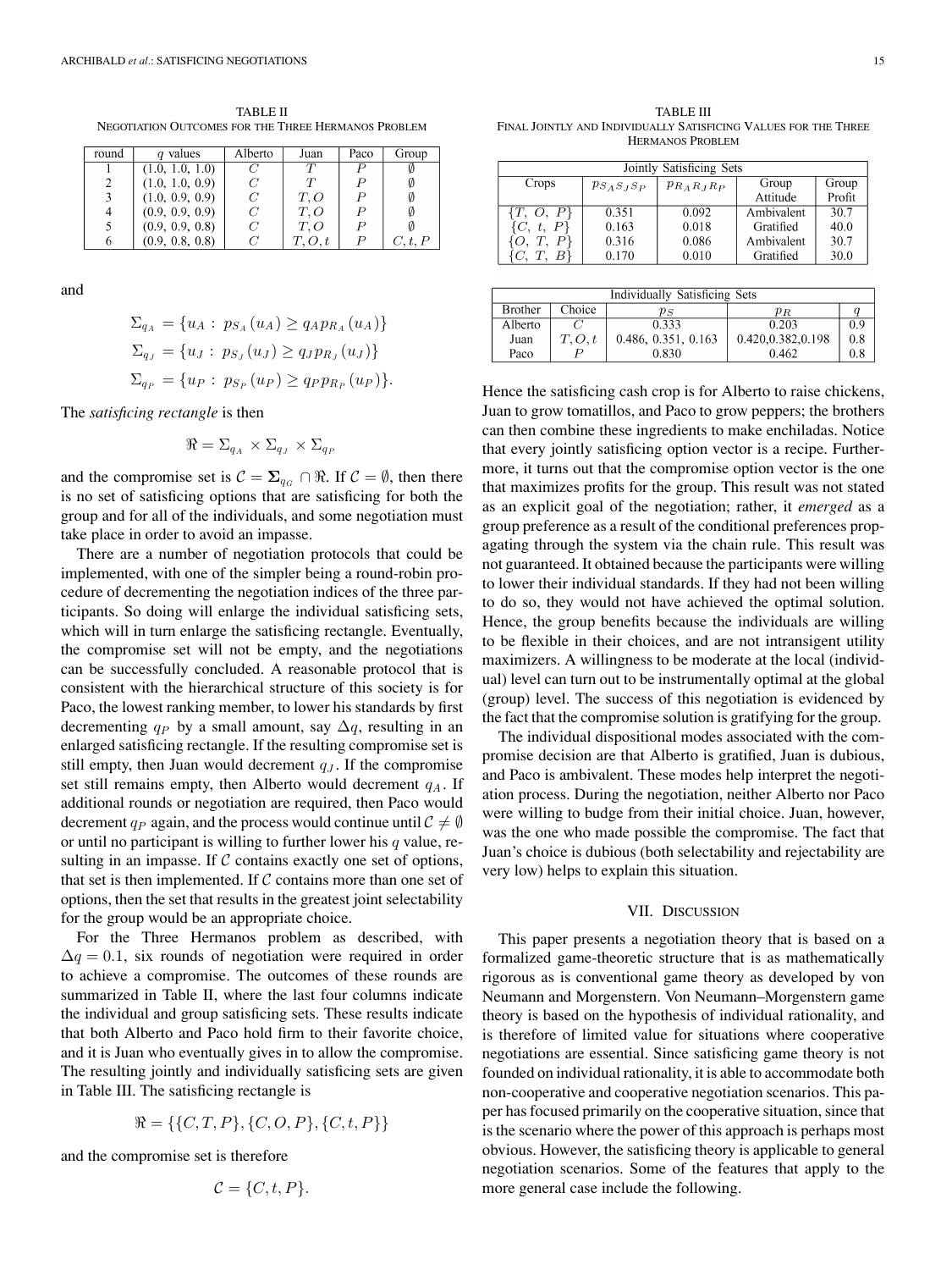- 1) Since negotiation protocols are distributed, it is not required or assumed that all participants subscribe to the satisficing point of view. Even if a satisficer is negotiating with a non-satisficer, it may proceed according to a protocol based on satisficing game theory. By so doing, the agent is able to identify all options for itself that are good enough as defined by its criteria, and it is able to control the degree to which it is willing to lower its standards as it attempts to achieve a compromise. Satisficing is more flexible than optimization. It provides some friction to the slippery slope of compromise.
- 2) Whereas optimization is strictly an individual concept, satisficing can be a social, as well as an individual, concept. For any group of decision makers, if the group and each of its members are willing to compromise sufficiently (either out of deference to others or simply because the penalty for failing to reach a compromise is catastrophic), there will exist a joint option that is good enough for the group as a whole and good enough for each member of the group according to their individual standards. This does not mean, of course, that the decision makers are obligated to accept this compromise option. It means only that it exists.
- 3) The interdependence function is able to accommodate self-interest as well as community interest. Therefore, a self-interested player is able to encode exactly the same information using satisficing theory as can be done via von Neumann–Morgenstern utilities. In fact, satisficing theory is even more general than individual rationality in that it permits situational altruism. We do not assert that, under the theoretical framework of conventional game theory, it is impossible to formulate theoretical models of social behavior that go beyond individual interests and accommodate situationally altruistic tendencies while at the same time preserving individual preferences. However, the extant literature does not provide such a theory.
- 4) Virtually all negotiation protocols provide rationale for an agent to modify its position in order to seek a mutually acceptable solution. Usually, such procedures require the agent to change from its most preferred outcome to an outcome that is less preferred. Since conventional game theory requires the decision maker to do the best for itself, using it as a protocol for negotiation requires some mechanism for the agent to revise its utilities. Such mechanisms are not part of the basic theory, and there is no systematic way to introduce them without making additional assumptions that are not part of the game-theoretic structure. Satisficing, on the other hand, provides a systematic and convenient mechanism for the agents to modify their standards; namely, they may iteratively adjust  $q$ , their negotiation indices. By so doing, they gradually widen their consideration of alternatives in a controlled way. They may set explicit limits as to how far they are willing to go in order to accommodate others, and they may break off negotiations if they would be required to sacrifice more performance than they can afford. Notice that this form of compromise does not require the agent to modify its

preferences as expressed by its utilities. Rather, it only requires it to modify the negotiation index.

- 5) Regardless of the notions of rationality, the negotiation protocols, or any other aspects of negotiation, the success of any negotiating agent is limited by the accuracy of its model of the environment. Consequently, an important aspect of any negotiation protocol is the ability to learn, and satisficing theory provides a particularly convenient way to accommodate this requirement. Recall that the interdependence function is formed as the product of conditional selectability and rejectability functions, each of which corresponds to a hypothetical situation involving the preferences of other agents. By actualizing such hypothetical situations, a satisficing negotiator can learn the preferences of the other players and thereby dynamically adapt its interdependence function to the actual situation. It is beyond the scope of this paper, however, to develop such learning procedures in detail.
- 6) Two types of complexity arise with the satisficing approach: a) modeling complexity and b) computational complexity. Extending the sphere of interest beyond the self increases the complexity of a multiagent system model, since it must account for sophisticated social relationships such as compromise, negotiation, and altruism. As noted by Palmer, "Complexity is no argument against a theoretical approach if the complexity arises not out of the theory itself but out of the material which any theory ought to handle" [27]. If one is to account for social relationships that exist between members of a multi-agent system, one must pay the price.

Computational complexity arises because of the calculation of the marginals of the interdependence function. This complexity can be mitigated somewhat by efficient organization of the computations, using, for example, Pearl's Belief Propagation Algorithm [25] or the factor graph approach described by [26]. Even so, it is well known that even these approaches are  $NP$  hard, and the computational burden for a tightly interconnected, highdimensional multi-agent system may become intractable. Fortunately, however, as is the case with many useful Bayesian networks, many interesting multi-agent systems will be rather sparsely connected.

- 7) A possible weakness of the satisficing approach is that, by eschewing optimality as the ideal, the participants may settle on a "good enough" solution that is of dubious quality, that is, one for which neither the benefits nor the costs are very high. The fact of the matter is, however, that neither optimization nor satisficing can guarantee that the chosen solution is very good. Making the best of a bad situation is not very comforting, but at least with the satisficing approach, the players are able to evaluate the quality according to attitudinal modes.
- 8) Satisficing negotiation provides an explanation for some forms of human negotiation. In some negotiations (for example, the TH problem), parties often repeat a position without an apparent change of state, until at some point there is an abrupt change in feasible options. The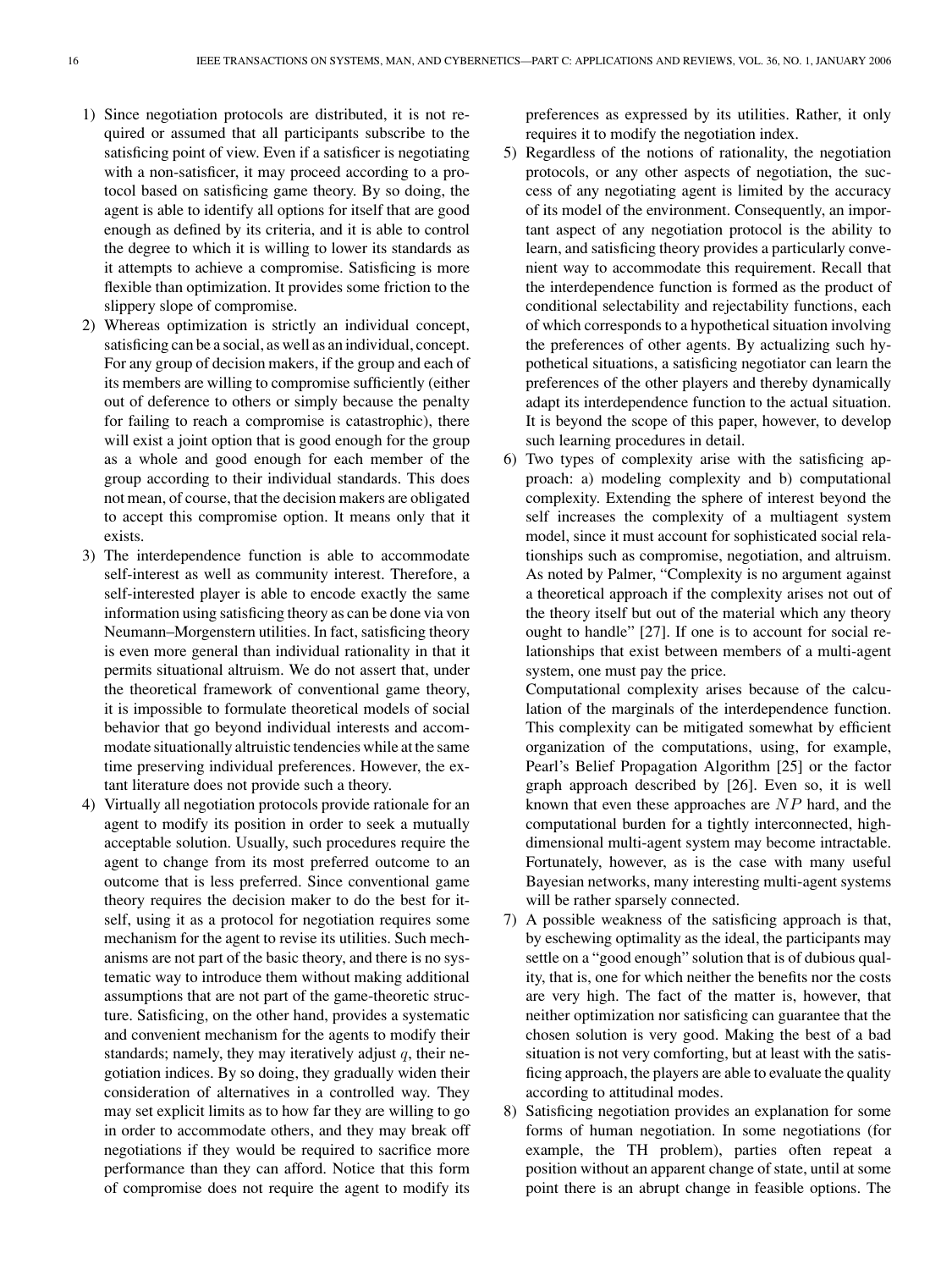procedure presented here provides a model for such behavior: even when from one iteration to the next there might be no change in the compromise sets, each agent is lowering its negotiation index and, if it possesses a learning ability, is modifying its models of the other agents. Other behaviors, such as recalcitrance or openness, can be accommodated by more sophisticated dynamics of how the negotiation indices are changed.

## VIII. CONCLUSION

Multi-agent satisficing theory provides a means of describing solutions which are individually and jointly satisficing from the perspective of an individual agent in a community of agents. This paper extends previous work on satisficing decision theory by a) distinguishing between categorical and situational altruism, b) providing a discussion of participant attitude modes, c) providing an explicit protocol for negotiation under the satisficing regime, and d) providing examples that demonstrate negotiation under the satisficing paradigm.

Satisficing game theory provides a new tool for the analysis and design of multi-agent systems. It is particularly applicable to negotiatory situations since, by substituting a mathematically precise notion of being good enough for the notion of optimality, it provides decision makers with flexibility to adjust their choices as they interact with each other. The theory is equally applicable to cooperative and noncooperative scenarios.

When cooperation is essential in a multi-agent system, it is important to design the system according to principles that explicitly accommodate cooperation. However, under conventional individual rationality-based approaches such as von Neumann– Morgenstern game theory, it is difficult to characterize cooperation, especially if it requires deferring preferences at one's own expense in order to benefit others. But under the notion of satisficing rationality, giving deference is easy to characterize and to specify via conditional preference relationships.

The appeal of optimization is a strongly entrenched attitude that dominates current decision-making practice. There is great comfort in following traditional paths, especially when those paths are founded on such a rich and enduring tradition as individual rationality affords. But when synthesizing an artificial negotiatory system, the designer has the opportunity to impose upon the agents a more socially accommodating paradigm. The satisficing game theory presented in this paper provides a sociological decision-making mechanism that seamlessly accounts for group and individual interests, and provides a rich framework for negotiation to occur between agents who share common interests and who are willing to give deference to each other. Rather than depending upon the noncooperative equilibria defined (even if only approximately) by individual benefit, this alternative may lead to the more socially realistic and valuable equilibria of shared interests and acceptable compromises.

#### **REFERENCES**

- [1] J. von Neumann and O. Morgenstern, *The Theory of Games and Economic Behavior*. Princeton, NJ: Princeton Univ. Press, 1944. 2nd ed., 1947.
- [2] T. W. Sandholm, "Distributed rational decision making," in *Multiagent Systems*, G. Weiss, Ed. Cambridge, MA: MIT Press, 1999, ch. 5, pp. 201–258.
- [3] S. J. Brams, *Negotiation Games: Applying Game Theory to Bargaining and Arbitration*. New York: Routledge, 1990.
- [4] A. Bergson, "A reformulation of certain aspects of welfare economics," *Quart. J. Econ.*, vol. 52, pp. 310–334, 1938.
- [5] P. A. Samuelson, *Foundations of Economic Analysis*. Cambridge, MA: Harvard University Press, 1948.
- [6] M. Taylor, *The Possibility of Cooperation*. Cambridge: Cambridge Univ. Press, 1987.
- [7] K. J. Arrow, *Social Choice and Individual Values*. New York: John Wiley, 1951. 2nd ed., 1963.
- [8] R. D. Luce and H. Raiffa, *Games and Decisions*. New York: John Wiley, 1957.
- [9] H. A. Simon, "A behavioral model of rational choice," *Quart. J. Econ.*, vol. 59, pp. 99–118, 1955.
- [10] , "Rational choice and the structure of the environment," *Psych. Rev.*, vol. 63, no. 2, pp. 129–138, 1956.
- [11] G. Hardin, "The tragedy of the commons," *Science*, vol. 162, pp. 1243– 1248, 1968.
- [12] R. Nozick, *The Nature of Rationality*. Princeton, NJ: Princeton Univ. Press, 1993.
- [13] K. J. Arrow, "Economic theory and the hypothesis of rationality," in *Utility and Probability*, J. Eatwell, M. Milgate, and P. Newman, Eds. New York: W. W. Norton and Company, 1990, pp. 25–37.
- [14] W. C. Stirling and D. R. Morrell, "Convex bayes decision theory," *IEEE Trans. Syst., Man, Cybernet.*, vol. 21, no. 1, pp. 173–183, Jan./Feb. 1991.
- [15] W. C. Stirling, "Multi-agent coordinated decision-making using epistemic utility theory," in *Artificial Social Systems*, E. Castelfranchi and E. Werner, Eds. Berlin, Germany: Springer-Verlag, 1994, pp. 164–183.
- [16] M. A. Goodrich, "A theory of satisficing control," Ph.D. dissertation, Brigham Young University, Provo, UT, 1996.
- [17] M. A. Goodrich, W. C. Stirling, and R. L. Frost, "A satisficing approach to intelligent control of nonlinear systems," in *Proceedings of the IEEE Symposium on Intelligent Control*, Dearborn, MI, Sep. 1996, pp. 248–252.
- [18]  $\rightarrow$  "A theory of satisficing decision and control," *IEEE Trans. Syst.*, *Man, Cybernet.*, vol. 28, no. 6, pp. 763–779, 1998.
- [19] W. C. Stirling and M. A. Goodrich, "Satisficing games," *Inf. Sci.*, vol. 114, pp. 255–280, Mar. 1999.
- [20] M. A. Goodrich, W. C. Stirling, and E. R. Boer, "Satisficing revisited," *Minds and Machines*, vol. 10, pp. 79–109, Feb. 2000.
- [21] W. C. Stirling, M. A. Goodrich, and D. J. Packard, "Satisficing equilibria: A non-classical approach to games and decisions," *Auton. Agents Multi-Agent Syst.*, vol. 5, pp. 305–328, 2002.
- [22] W. C. Stirling, "Games machines play," *Minds Machines*, vol. 12, pp. 327– 352, 2002.
- [23] -, "Beyond optimization: Overcoming the limitations of individual rationality," in *Proc. Game Theoretic and Decision Theoretic Agents (GTDT'02): Papers from the AAAI Workshop Technical Report WS-02- 06*, Edmonton, AB, Canada, 2002, pp. 99–108.
- [24]  $\longrightarrow$ , *Satisficing Games and Decision Making: With Applications to Engineering and Computer Science*. Cambridge, U.K.: Cambridge University Press, 2003.
- [25] J. Pearl, *Probabilistic Reasoning in Intelligent Systems*. San Mateo, CA: Morgan Kaufmann, 1988.
- [26] F. R. Kschischang, B. J. Frey, and H.-A. Loeliger, "Factor graphs and the sum-product algorithm," *IEEE Trans. Inf. Theory*, vol. 47, no. 2, pp. 498– 519, 2001.
- [27] F. R. Palmer, *Grammar*. Harmondsworth, Middlesex, U.K.: Harmondsworth, Penguin, 1971.



**James K. Archibald** (M'00) received the B.S. degree in mathematics from Brigham Young University, Provo, UT, in 1981 and the M.S. and Ph.D. degrees in computer science from the University of Washington in 1983 and 1987, respectively.

Since 1987, he has been with the Electrical and Computer Engineering Department at Brigham Young University. His research interests include robotics and multiagent systems.

Dr. Archibald is a Member of the ACM and Phi Kappa Phi.